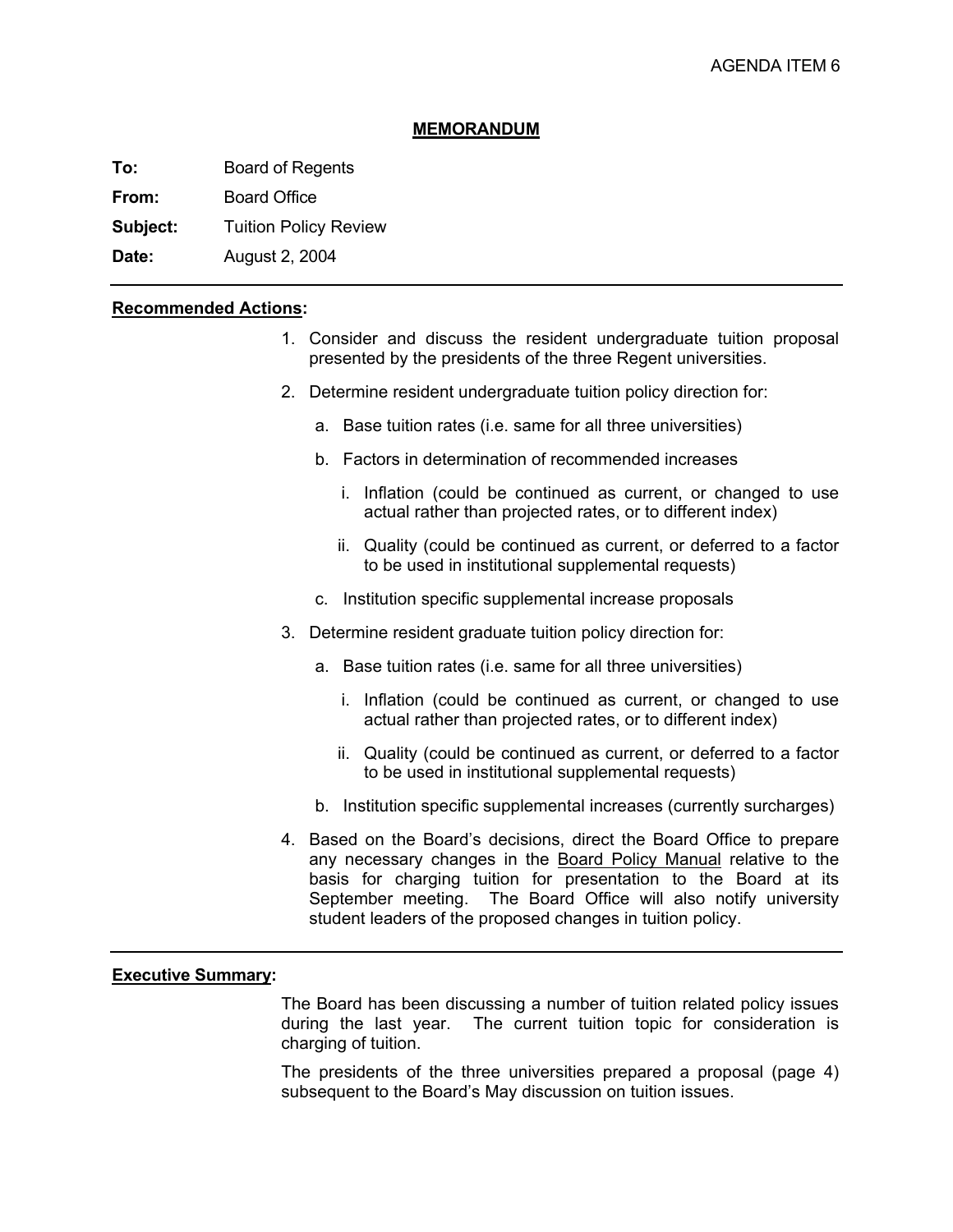| <b>Current Board</b><br><b>Tuition Policy</b> | The current tuition policy was adopted by the Board in December 1997 to<br>recognize the aspirations of the Board for strategic improvement in the<br>quality of the universities.                                                                                                                                                                                                                                                          |  |  |  |
|-----------------------------------------------|---------------------------------------------------------------------------------------------------------------------------------------------------------------------------------------------------------------------------------------------------------------------------------------------------------------------------------------------------------------------------------------------------------------------------------------------|--|--|--|
|                                               | Resident undergraduate tuition at the Regent universities shall be<br>set annually to keep pace with the Higher Education Price Index<br>and to provide support to finance university programs at levels<br>sufficient to implement the Board's aspirations for excellence as<br>outlined in the Board's strategic plan. The Board's recent practice<br>is to have equality in resident undergraduate tuition at all three<br>universities. |  |  |  |
|                                               | The current Board policy does not specifically address nonresident<br>student tuition. It has been Board policy that nonresident students pay,<br>at a minimum, the full cost of their education at Regent universities. It<br>has been the practice to set differentially higher rates, at both the<br>graduate and undergraduate levels, for nonresident student tuition, as<br>opposed to the resident rates identified in the policy.   |  |  |  |
| Undergraduate<br>Tuition                      | The Board should provide direction on the following issues related to<br>charging of tuition:                                                                                                                                                                                                                                                                                                                                               |  |  |  |
|                                               | Should base resident undergraduate tuition rates continue to be the<br>same at all three universities?                                                                                                                                                                                                                                                                                                                                      |  |  |  |
|                                               | If so, the Board Office would continue to evaluate and recommend<br>$\circ$<br>annual tuition increases pursuant to Board policy.                                                                                                                                                                                                                                                                                                           |  |  |  |
|                                               | If not, what factors should be utilized in determining differences?<br>$\circ$                                                                                                                                                                                                                                                                                                                                                              |  |  |  |
|                                               | Educational quality initiatives dependent on revenue from<br>٠<br>tuition supplement?                                                                                                                                                                                                                                                                                                                                                       |  |  |  |
|                                               | Peer universities tuition comparisons and other market<br>٠<br>conditions?                                                                                                                                                                                                                                                                                                                                                                  |  |  |  |
|                                               | Type of university (research versus comprehensive) and other<br>٠<br>cost structure issues?                                                                                                                                                                                                                                                                                                                                                 |  |  |  |
| Inflation                                     | Should the base resident undergraduate tuition rates be increased to<br>keep pace with inflation?                                                                                                                                                                                                                                                                                                                                           |  |  |  |
|                                               | If so, which inflation factor should be utilized:<br>$\Omega$                                                                                                                                                                                                                                                                                                                                                                               |  |  |  |
|                                               | Higher Education Price Index (HEPI)?<br>٠                                                                                                                                                                                                                                                                                                                                                                                                   |  |  |  |
|                                               | Higher Education Cost Adjustment (HECA)?<br>٠                                                                                                                                                                                                                                                                                                                                                                                               |  |  |  |
|                                               | Consumer Price Index (CPI)?<br>٠                                                                                                                                                                                                                                                                                                                                                                                                            |  |  |  |
|                                               | Should the inflation factor utilized be based on:<br>$\Omega$                                                                                                                                                                                                                                                                                                                                                                               |  |  |  |
|                                               | Projections?<br>٠                                                                                                                                                                                                                                                                                                                                                                                                                           |  |  |  |
|                                               | Most recent actual inflation measure available?<br>٠                                                                                                                                                                                                                                                                                                                                                                                        |  |  |  |
| Quality                                       | Should the base resident undergraduate tuition rates be increased<br>enterprise-wide for an excellence factor?                                                                                                                                                                                                                                                                                                                              |  |  |  |
|                                               | If so, on what excellence factor should the increase be<br>$\circ$<br>predicated?                                                                                                                                                                                                                                                                                                                                                           |  |  |  |
|                                               | If not, should the Board consider deferring the factor of<br>$\circ$<br>educational<br>university-specific<br>quality<br>enhancement<br>to<br>supplemental requests?                                                                                                                                                                                                                                                                        |  |  |  |
|                                               | <b>AGENDA ITEM 6</b>                                                                                                                                                                                                                                                                                                                                                                                                                        |  |  |  |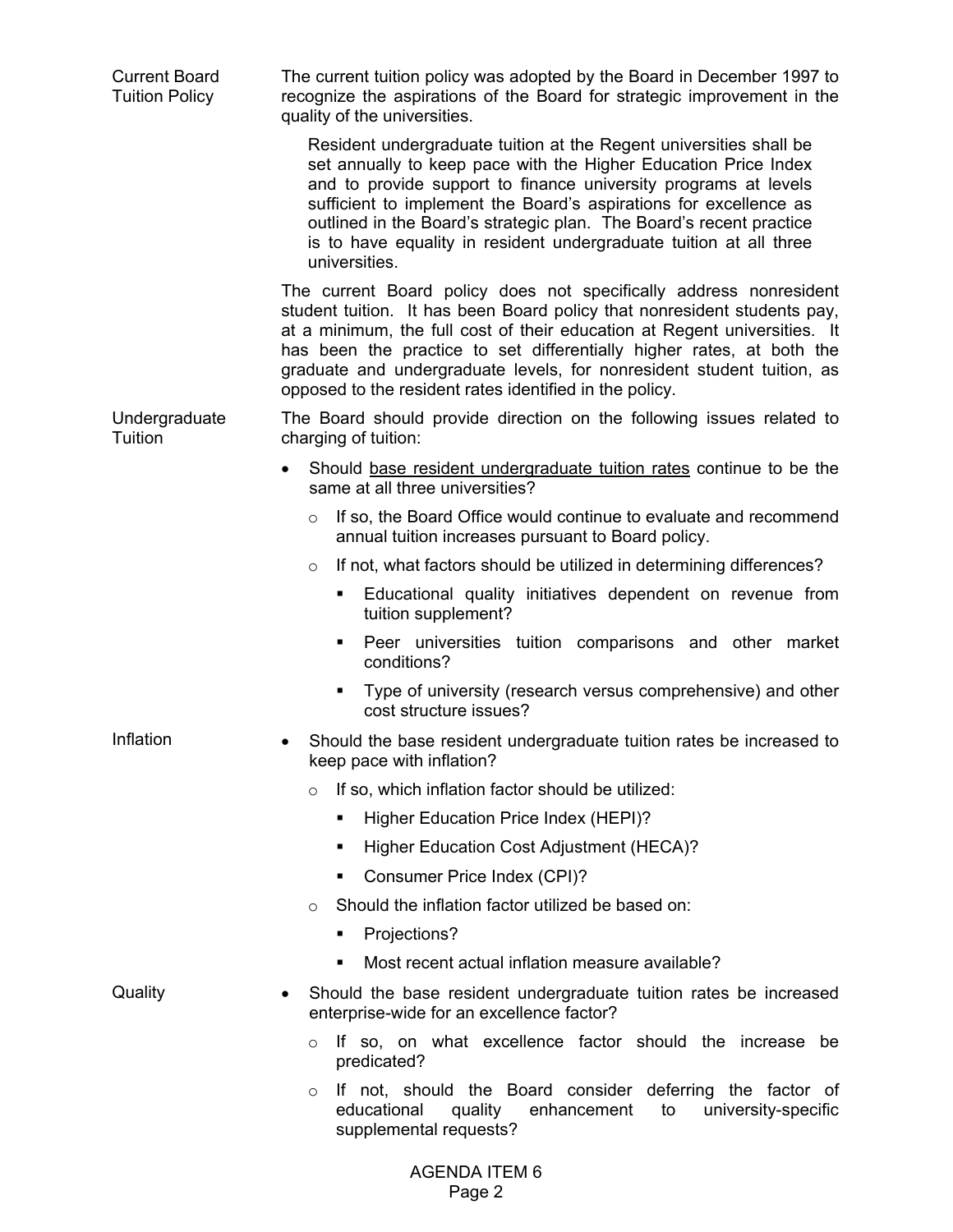| University-Specific<br>Supplemental<br><b>Requests</b> | Should the Board allow the universities to request additional<br>increases in undergraduate tuition?<br>If so, should parameters be established to guide institutional<br>$\circ$<br>requests for supplemental tuitions by setting limits?<br>In terms of annual dollar or percentage increases?<br>٠<br>Based on student classification?<br>٠<br>Based on programs?<br>٠<br>Based on overload courses (i.e. over 18 hours)?<br>٠                                                                                                  |
|--------------------------------------------------------|------------------------------------------------------------------------------------------------------------------------------------------------------------------------------------------------------------------------------------------------------------------------------------------------------------------------------------------------------------------------------------------------------------------------------------------------------------------------------------------------------------------------------------|
| Graduate /<br><b>Professional Tuition</b><br>Rates     | Should base resident graduate tuition rates continue to be the same<br>at all three universities?<br>If so, should increases utilize the same increase factors as base<br>$\circ$<br>resident undergraduate tuition rates?<br>If not, should the practices mirror the process and factors for<br>$\circ$<br>differential resident undergraduate tuition as determined by the<br>Board and outlined above?<br>Should the current practice of tuition surcharges for graduate and<br>professional programs be continued or modified? |
| Background:                                            |                                                                                                                                                                                                                                                                                                                                                                                                                                                                                                                                    |
| <b>State Law</b>                                       | lowa Code §262.9(23) requires the Board to have a policy for the<br>establishment of tuition rates that provides some predictability for<br>assessing and anticipating changes.                                                                                                                                                                                                                                                                                                                                                    |
| <b>Board Tuition</b><br><b>Practices</b>               | Historically, the resident undergraduate tuition rates were different at the<br>three Regent universities until the 1981-82 academic year. Since then,<br>resident undergraduate tuition at SUI and ISU have been the same.                                                                                                                                                                                                                                                                                                        |
|                                                        | For the 1990-91 academic year, the Board made resident undergraduate<br>tuition the same at all three universities and also implemented the first<br>mandatory fees; the fees were the same amounts at all three universities.                                                                                                                                                                                                                                                                                                     |
|                                                        | Base graduate tuition has been similar (within \$5) at SUI and ISU since<br>the 1970-71 academic year and has been similar (within \$2) among the<br>three universities since the 1995-96 academic year.                                                                                                                                                                                                                                                                                                                           |
|                                                        | The Regent Policy Manual does not address the establishment of tuition<br>surcharges. In practice, tuition surcharges have been set by the Board of<br>Regents for various professional and graduate programs as requested by<br>the universities. These surcharges represent an amount over the base<br>tuition which is earmarked for specific colleges and purposes, and have a<br>similar impact on student as differential tuition, though the use of these<br>funds on campus is not identical.                              |
|                                                        | Base tuition is not earmarked. It is part of the overall general university<br>fund budgeting process.                                                                                                                                                                                                                                                                                                                                                                                                                             |
|                                                        | Graduate students enrolled in certain designated programs may pay a<br>surcharge, which directly provides additional resources in those<br>programs.                                                                                                                                                                                                                                                                                                                                                                               |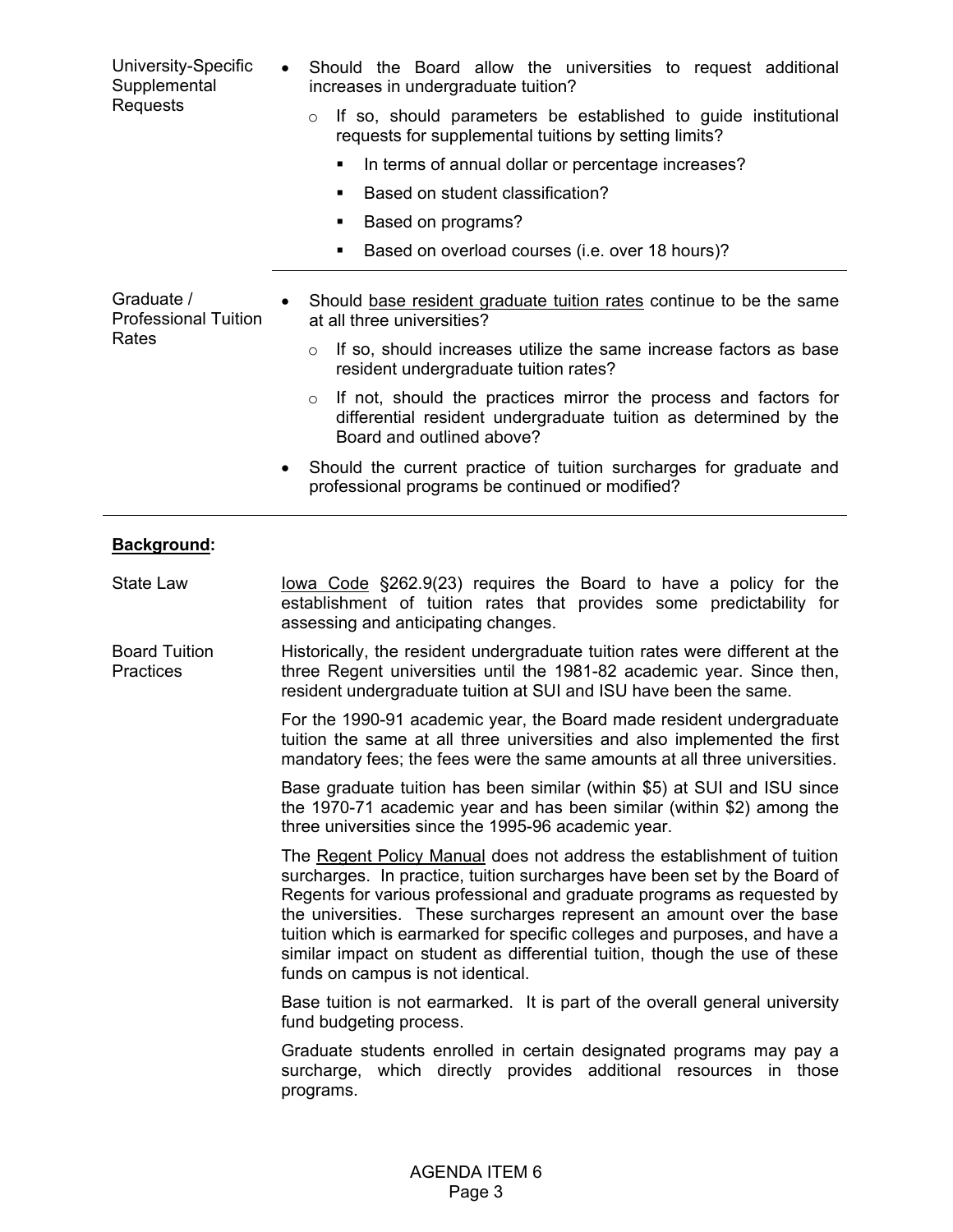Tuition Study Timeline In September 2003, the Board was presented with a number of issues regarding the Board's tuition policies. At that time, the Board indicated a need for a study of tuition related matters. In November 2003, the Board Office provided a list of issues, questions, and a template for the universities to use to provide consistent data for the tuition study. The information was received in January 2004.

> In February 2004, the Board addressed the first set of issues including statutory timing of tuition setting, mandatory student fees, miscellaneous fees and charges (non-tuition related), Camp Adventure (UNI), and student financial aid set aside.

> In May 2004, the Board addressed the second set of issues including basis for charging tuition, budgeting processes, fees for athletics, and Lakeside Laboratory. An update on student financial aid was also presented.

> At that meeting, the University Presidents requested more time to have further discussions among themselves. The Board requested the Presidents return to the Board with a recommendation. The Board also requested further review of financial aid, funding athletics, and accounting of tuition and fee revenue.

**Universities** On July 26, the Universities Presidents submitted the following recommendation for tuition policy in the future:

> It is proposed the Board of Regents, State of Iowa, retain the concept of a core tuition for resident undergraduate students that would apply similarly to all universities under its governance. It is expected that core tuition would rise in some predictable manner as required by state code.

> The regular, yearly increment would be expected to be closely driven by the Higher Education Price Index projections for the year that tuition would be charged, keeping in mind that as public universities we expect to keep our charges as low as possible consistent with the need to provide high quality educational opportunity in a broad array of disciplines.

> Because fiscal environment and market conditions change, sometimes rapidly and without warning, each institution would be given the opportunity to make a case for a tuition supplement to be added to the core tuition. Justification for a supplement will be university specific and could include, but not be limited to, considerations of current levels of state support vis-à-vis in-state enrollment pressure, the cost of delivery of university programs, and the faculty and staff salary market for that university.

> Mandatory fees would continue to be evaluated individually for each university.

Presidents' Tuition Proposal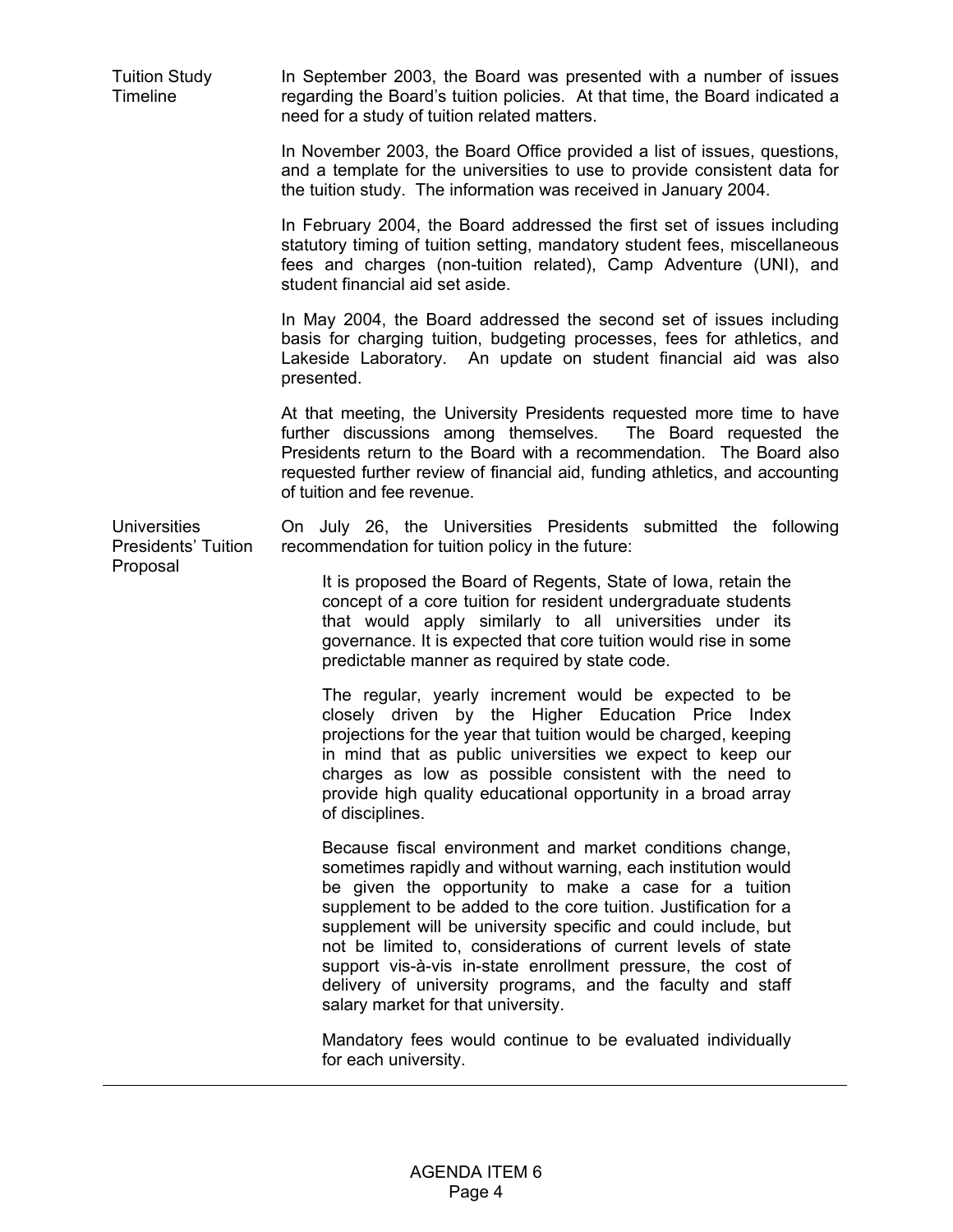# **Analysis:**

Presidents' Proposal Pursuant to the Board's request at its May 2004 meeting, the three Universities Presidents have developed the above proposal for tuition, which has been discussed with the Board's Executive Director that implies:

- The Board Office will continue to make a single annual recommendation to the Board on tuition rates, including data and analysis, but which could, in the future also include requests, recommendation, and information on institution-specific requests for supplemental undergraduate rates.
- Board approval of all tuition rates is expected only once per year, at a meeting at least 30 days after presentation of the initial recommendations.
- The Board Office will recommend a common core tuition rate for all three universities based on a cost inflation factor and a quality of instruction factor.
- The universities will have flexibility to submit, through the Board Office, institution-specific requests for supplemental tuition for undergraduates that may include differential tuition:
	- $\circ$  On an institution-wide basis
	- o For specific academic programs
	- $\circ$  By student classification (i.e. upper division versus lower division)
- The Board Office will have flexibility to review, analyze, and make recommendations relative to such institutional requests as a part of its report to the Board.

Board **Consideration** Among the aspects of the proposal, the uniform Board Office report and recommendations, Board approval of tuition once per year at a subsequent meeting, and common core tuition for undergraduates, are consistent with the Board's current tuition practices.

> Allowing institution-specific requests for undergraduate supplemental tuition, which may include differential tuition, is contrary to current Board practices and policy guidelines.

> If the Board adopts authorizing supplemental tuition requests, the universities must submit their detailed requests for the 2005-2006 academic year at least eight (8) weeks prior to the December Board meeting, and a comparable period ahead of initial tuition recommendation meetings in future years so that a comprehensive analysis of each request and recommendations can be completed.

- Supporting Data The following supporting data has been provided to assist the Board with its discussions on charging of tuition:
	- Attachment A: Information on Inflation Factors
	- Attachment B: Information Previously Presented to the Board Regarding Differential Tuition

H:\BF\2004\04augdoc\0804\_ITEM06revisedand updated.doc

AGENDA ITEM 6 Page 5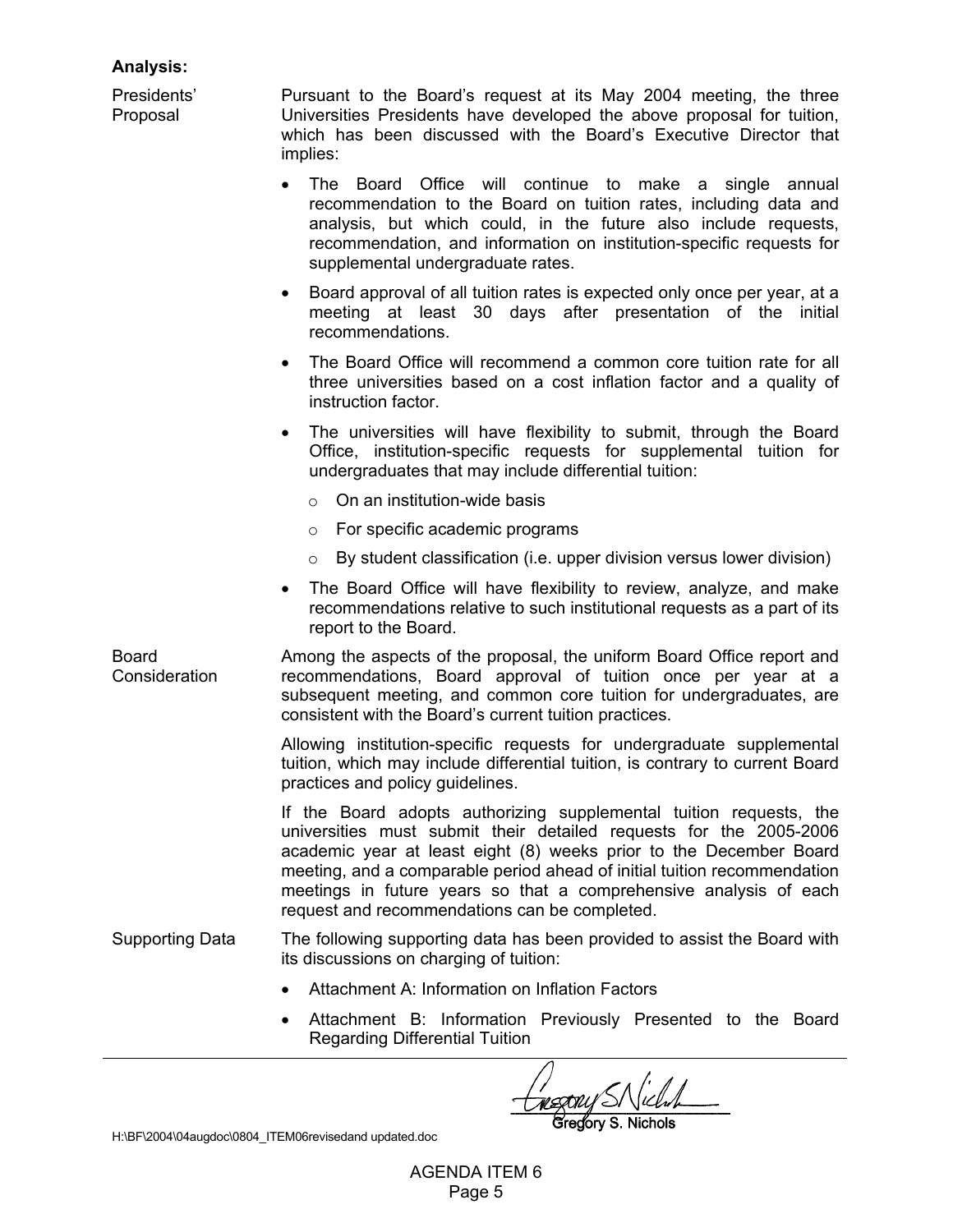| <b>Consumer Price Index (CPI)</b>                                                                                                                                                                                                       | <b>Higher Education Price Index</b><br>(HEPI)                                                                                                                                                                                                                                                                                                                                                                                                                | <b>Higher Education Cost</b><br><b>Adjustment (HECA)</b>                                                                                                                                                                                                                                                                                                                                              |
|-----------------------------------------------------------------------------------------------------------------------------------------------------------------------------------------------------------------------------------------|--------------------------------------------------------------------------------------------------------------------------------------------------------------------------------------------------------------------------------------------------------------------------------------------------------------------------------------------------------------------------------------------------------------------------------------------------------------|-------------------------------------------------------------------------------------------------------------------------------------------------------------------------------------------------------------------------------------------------------------------------------------------------------------------------------------------------------------------------------------------------------|
| <b>Description</b><br>CPI measures "the average<br>change in prices over time in a<br>fixed market basket of goods and<br>services that people buy for day-<br>to-day living," as determined by<br>the Bureau of Labor Statistics.      | <b>Description</b><br>The U.S. Department of Education<br>published the first Higher Education<br>Price Index in 1975 to quantify the<br>effects of inflation on the operations<br>of colleges and universities.                                                                                                                                                                                                                                             | <b>Description</b><br><b>State Higher Education Executive</b><br>Officers (SHEEO) is proposing<br>HECA as an alternative to CPI-U<br>and HEPI.                                                                                                                                                                                                                                                        |
| The most comprehensive and<br>widely used CPI is the Consumer<br>Price Index for All Urban<br>Consumers (CPI-U).                                                                                                                        | HEPI measures "the average relative<br>level in the prices of a fixed market<br>basket of goods and services<br>purchased by colleges and<br>universities through current fund<br>educational and general<br>expenditures excluding expenditures<br>for research".                                                                                                                                                                                           | HECA is constructed from two<br>federally developed and maintained<br>price indices - the Employment<br>Cost Index (ECI) and the Gross<br><b>Domestic Product Implicit Price</b><br>Deflator (GDP IPD). The ECI<br>includes salaries and benefits for<br>private sector white-collar workers,<br>excluding sales occupations. The<br>GDP IPD reflects general price<br>inflation in the U.S. economy. |
| The CPI-U "market basket"<br>consists of: housing (42% of the<br>index), transportation (19%), food<br>and beverages (18%), apparel<br>and upkeep (7%), medical care<br>(5%), entertainment (4%), and<br>other goods and services (5%). | HEPI is based upon the prices of<br>over 100 items purchased for current<br>operations by colleges and<br>universities in the following<br>categories: Personnel (professional<br>and nonprofessional) compensation<br>and fringe benefits (78%) as well as<br>services; supplies and materials;<br>equipment; library acquisitions; and<br>utilities (22%). Each of these areas<br>is weighted based upon their relative<br>importance to higher education. | Because data suggest that faculty<br>and staff salaries accounted for<br>roughly 75% of college and<br>university expenditures, the HECA<br>is based on a market basket with<br>two components - personnel costs<br>(75% of the index), and non-<br>personnel costs (25%). HECA is<br>based on growth of the ECI for 75%<br>of the costs and the growth of GDP<br>IPD for 25%.                        |
| Between FY 1990 and FY 2002<br>the CPI grew 40%.                                                                                                                                                                                        | Between FY 1990 and FY 2002<br>provider prices for higher education<br>as measured by HEPI grew 54%.                                                                                                                                                                                                                                                                                                                                                         | Between FY 1990 and FY 2002<br>provider prices for higher education<br>as estimated by the proposed<br>HECA grew 49%.                                                                                                                                                                                                                                                                                 |
| <b>Advantages</b><br>This index is widely used as a<br>common measure of inflation and<br>it is maintained by the Bureau of<br>Labor Statistics.<br>This index is easily understood by<br>the general consumer.                         | <b>Advantages</b><br>The Board has utilized this index for<br>many years.<br>It is the only index that specifically<br>considers goods purchased by<br>colleges and universities.<br>HEPI measures general inflation for<br>all colleges and universities for the                                                                                                                                                                                            | <b>Advantages</b><br>It is constructed from measures of<br>inflation in the broader U.S.<br>economy. SHEEO believes this<br>index is simple, straightforward to<br>calculate, and transparent.<br>The underlying indices are<br>developed and routinely updated by                                                                                                                                    |
| <b>Disadvantages</b>                                                                                                                                                                                                                    | typical commodities used.<br><b>Disadvantages</b>                                                                                                                                                                                                                                                                                                                                                                                                            | the Bureaus of Labor Statistics and<br>Economic Analysis.<br><b>Disadvantages</b>                                                                                                                                                                                                                                                                                                                     |
| The CPI-U is based on goods and<br>services purchased by the typical<br>urban consumer.                                                                                                                                                 | One of HEPI's main components,<br>faculty salaries, has been criticized<br>as self-referential.                                                                                                                                                                                                                                                                                                                                                              | This is a new index for which there<br>is no historical track record of use.<br>SHEEO would need to maintain the                                                                                                                                                                                                                                                                                      |
| CPI is also limited in what it<br>measures, a substantially<br>different mix of goods and<br>services than colleges and<br>universities purchase.                                                                                       | HEPI is maintained by Research<br>Associates of Washington, a private<br>research organization.                                                                                                                                                                                                                                                                                                                                                              | proposed blended index.                                                                                                                                                                                                                                                                                                                                                                               |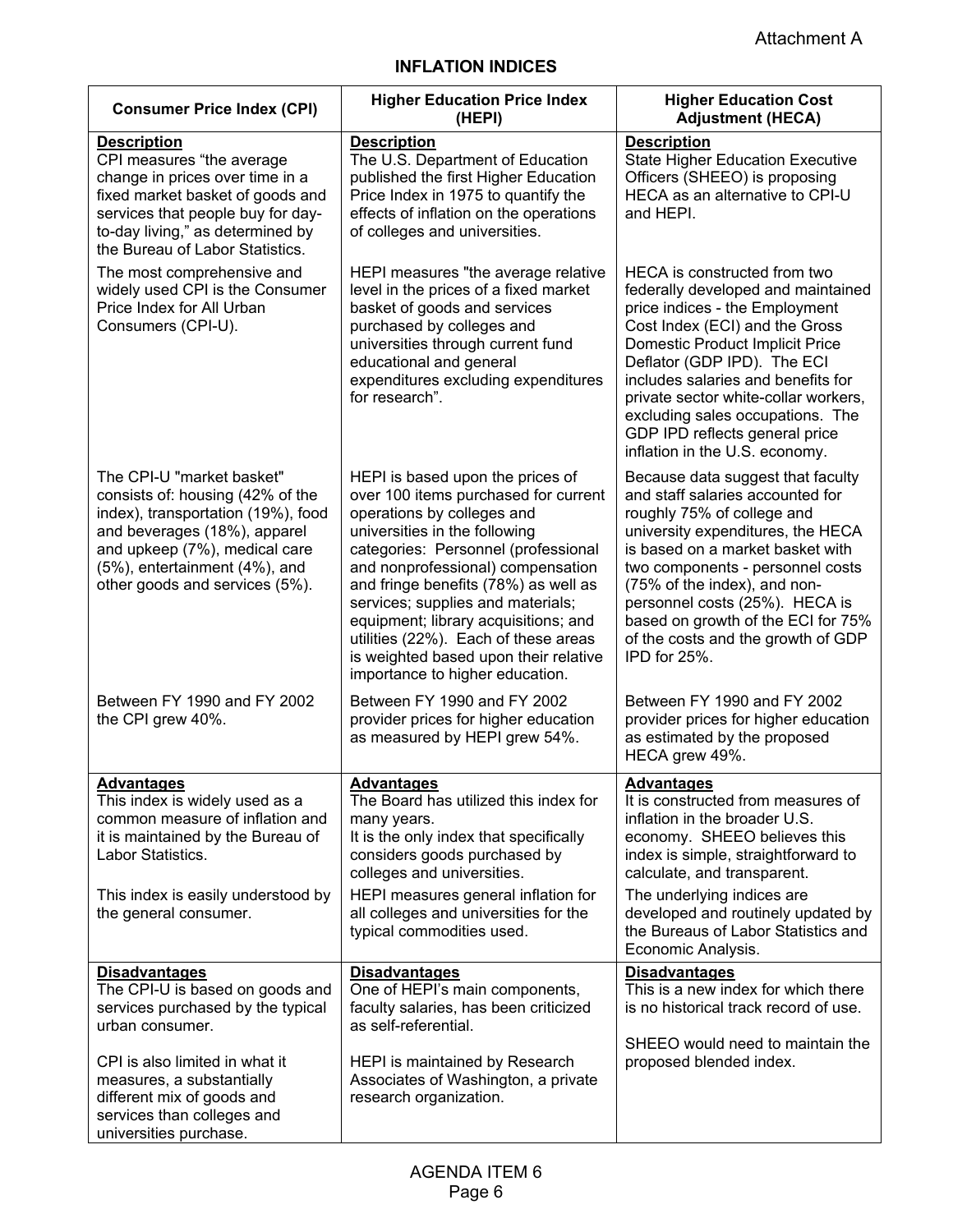#### **INFLATION PRICE INDICES:**

General Information Generally, price indices are utilized to preserve purchasing power by measuring how the rate of inflation affects buyers (comparing increases in prices for the same goods and services). Price indices, such as the Consumer Price Index, have been widely used for many years to measure the purchasing power of consumer goods (see *Consumer Price Index* below).

> Consumer-based indices, such as the Consumer Price Index, are limited in what they measure and therefore often are not appropriate to measure the substantially different mix of goods and services purchased by industries or commercial enterprises. Thus, specialized sector indices have been developed to measure more accurately the effects of inflation on enterprises that purchase goods and services which are significantly different than those purchased by consumers. Education is a sector that has long utilized specialized indices - for elementary and secondary schools as well as colleges and universities.

Higher Education Price Index (HEPI) The U.S. Department of Education published the first Higher Education Price Index in 1975 to quantify the effects of inflation on the operations of colleges and universities. A similar index, the School Price Index, was later developed to measure the effects of inflation on elementary and secondary schools. The U.S. Department of Education no longer calculates and publishes HEPI. Rather, Research Associates of Washington, which is a private research organization, prepares and publishes HEPI in an annual publication entitled *Inflation Measures for Schools, Colleges, and Libraries*. The publication reports distinctive education price information for school and college current operations, university sponsored research, academic and public library operations, tuition pricing, building construction, and capital equipment. Research Associates of Washington bases HEPI calculations on information compiled from data collected by other agencies.

> HEPI measures "the average relative level in the prices of a fixed market basket of goods and services purchased by colleges and universities through current fund educational and general expenditures excluding expenditures for research" as defined by Research Associates of Washington.

> HEPI is based upon the prices of over 100 items purchased for current operations by colleges and universities in the following categories:

- (1) professional personnel (faculty, graduate assistants, extension/public service, administrative/institutional service, and library);
- (2) nonprofessional personnel (technicians, craftsmen, clerical, students, services, operators, and laborers);
- (3) services (data processing, communication, transportation, printing/duplication, and miscellaneous);
- (4) supplies and materials;
- (5) equipment;
- (6) library acquisitions; and utilities.

 The prices for the above items are obtained from various surveys conducted by the American Association of University Professors, the College and University Personnel Association, and the Bureau of Labor Statistics, as well as from components of the Consumer Price Index (CPI) and Producer Price Index (PPI). HEPI thus reflects national average prices for state-of-the-art services and average quality goods purchased by colleges and universities, as price is highly dependent on quality.

 HEPI categories are weighted based upon their relative importance to educational and general budgets. For comparative purposes, Table 1 on page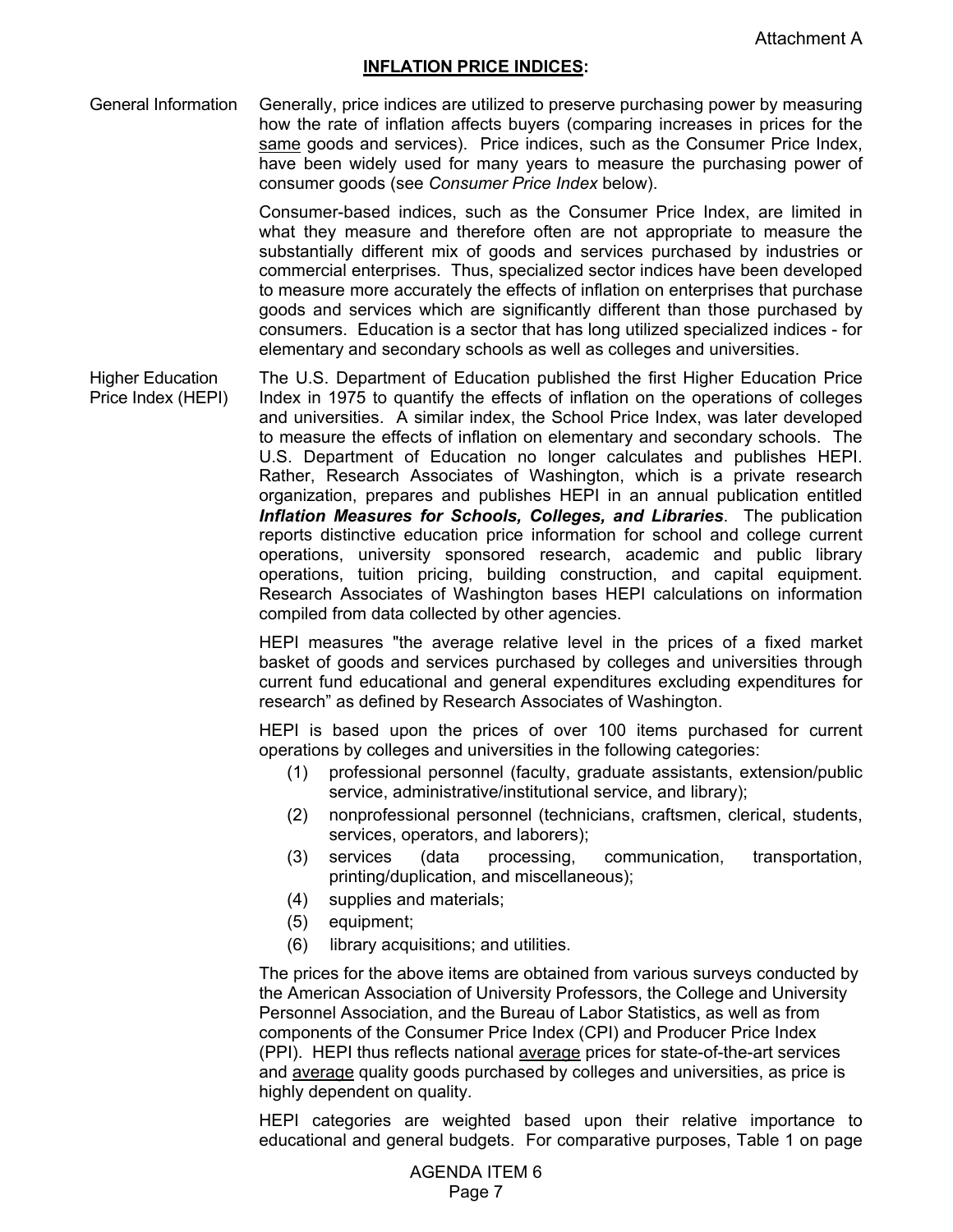5 reflects comparisons based on 1983 HEPI weights in a ratio of 74.8% for personnel compensation and 25.2% for contracted services, supplies, & equipment (pie chart 1 on page 6). Personnel compensation is further weighted as 64.1% for professional salaries, 19.2% for nonprofessional wages and salaries, and 16.7% for fringe benefits (pie chart 2 on page 6). Contracted services, supplies, & equipment is further weighted according to a split of 30.8% for utilities, 30.6% for services, 17.4% for supplies and materials, 11.2% for equipment, and 10.0% for library acquisitions (pie chart 3 on page 6).

Specific institutional budget categories may vary from national averages, but this only slightly reduces the applicability of HEPI, as HEPI is dominated by salary trends. Since salaries are a large portion of higher education budgets, specific institutional departures from national averages for non-salaries has minimal affect on HEPI.

Consumer Price Index (CPI) CPI measures "the average change in prices over time in a fixed market basket of goods and services that people buy for day-to-day living," as determined by the Bureau of Labor Statistics.

> Each month, the Bureau of Labor Statistics releases thousands of detailed CPI numbers to the press. However, the press generally focuses on the broadest, most comprehensive CPI. This is known as "The Consumer Price Index for All Urban Consumers (CPI-U) for the U.S. City Average for All Items

The CPI has three major uses. They are:

- Economic Indicator. As the most widely used measure of inflation, the CPI is an indicator of the effectiveness of government policy. In addition, business executives, labor leaders, and other private citizens use the index as a guide in making economic decisions.
- Deflator of Other Economic Series. The CPI and its components are used to adjust other economic series for price change and to translate these series into inflation-free dollars.
- Means of Adjusting Dollar Values. Over 2 million workers are covered by collective bargaining agreements that tie wages to the CPI. The index affects the income of almost 80 million people as a result of statutory action: 47.8 million Social Security beneficiaries, about 4.1 million military and Federal Civil Service retirees and survivors, and about 22.4 million food stamp recipients. Some private firms use the CPI to keep rents, royalties, alimony, and child support payments in line with changing prices. Since 1985, the CPI has been used to adjust the Federal income tax structure to prevent inflation-induced increases in taxes.

Prices for the goods and services used to calculate the CPI are collected in 87 urban areas, including approximately 57,000 households and 23,000 retail establishments in the United States. The items included in the index are clothing, food, fuels, shelter, transportation fares, various medical expenditures (doctors' charges, dentists' charges, and drugs), as well as the taxes directly associated with these items.

 The CPI is generally the best measure for adjusting payments to consumers when the intent is to allow them to purchase, at today's prices, the same market basket of consumer goods and services that they could purchase in an earlier reference period. It is also the best measure to use to translate retail sales and hourly or weekly earnings into real or inflation-free dollars.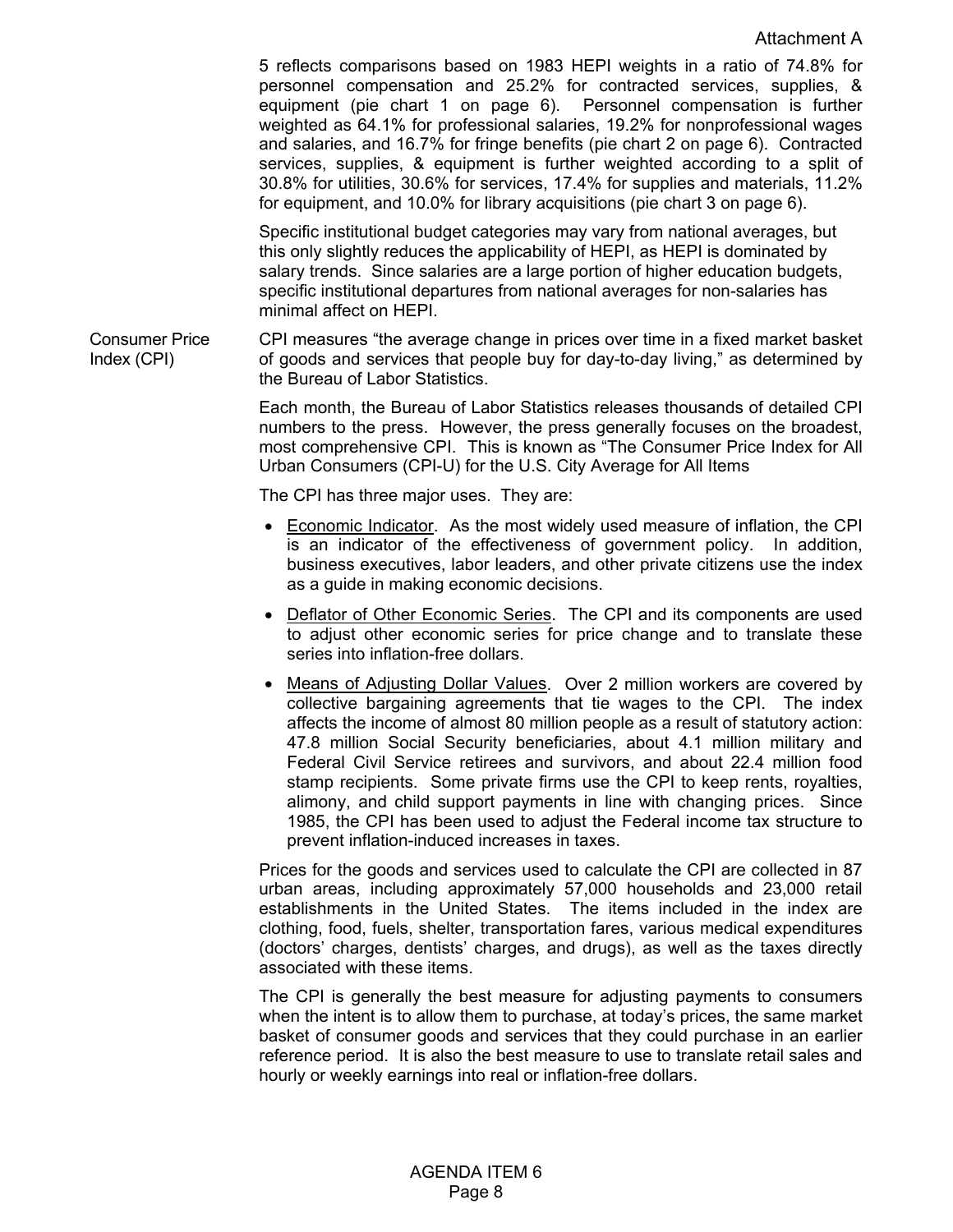Higher Education Cost Adjustment (HECA)

A newly released technical paper published by the State Higher Education Executive Officers suggests a new tool to benchmark inflation as experienced by providers, colleges, and universities.

The Consumer Perspective

"The student, parent, or student aid provider most often views higher education prices relative to how much they pay for other goods and services. The Consumer Price Index for Urban Consumers (CPI-U), most often used for these comparisons, evaluates the growth of tuition and fees against other consumer prices.

The CPI-U "market basket" consists of: housing (forty-two percent of the index), transportation (nineteen percent), food and beverages (eighteen percent), apparel and upkeep (seven percent), medical care (five percent), entertainment (four percent), and other goods and services (five percent). To calculate the CPI-U, the Bureau of Labor Statistics measures average changes in the prices paid for these goods and services in twenty-seven local areas.

Prices for different goods and services generally change faster or slower than the average rate of increase in the CPI-U. Incomes also grow or decline at different rates. Consumers notice when prices increase; and they become concerned when prices for important goods and services grow faster than their incomes. Prices for higher education and health care, for example, have grown faster than overall consumer prices over the past twenty years. While consumer prices as measured by CPI-U grew by forty percent between 1990 and 2002, the cost of medical care grew by seventy-five percent, and tuition and fees for four-year public colleges and universities grew by 120 percent. U.S. income per capita grew by fifty-eight percent during the same period–more than prices in general, but less than the health care and college tuition price increases.

In view of these facts, it is not surprising that college prices are attracting national attention. Colleges and universities are certainly aware of the issues, and of the increase in their prices. At the same time, however, they face growth in the prices that they pay."

#### The Provider Perspective

"The CPI-U is based on goods and services purchased by the typical urban consumer. Colleges and universities spend their funds on different things–mostly (seventy-five percent) on salaries and benefits for faculty and staff, then utilities, supplies, books and library materials, and computing. Trends in the cost of these items don't necessarily run parallel to the average price increases tracked by the CPI-U.

Kent Halstead developed the Higher Education Price Index (HEPI) to track changes in the prices paid by colleges and universities from 1961 on. This index is based on the market basket of expenditures for colleges and universities. To estimate price changes for components in this market basket, it uses trends in faculty salaries collected by the American Association of University Professors (AAUP), and a number of price indices generated by federal agencies.

Dr. Halstead last updated the HEPI in 2001; he used regression analysis to estimate price increases from 2002-03, and made avail explains the procedures he used to develop estimated price increases for higher education in recent years.

The HEPI has made an important contribution to understanding the cost increases borne by colleges and universities. Over the past three years, the State Higher Education Executive Officers association (SHEEO) and chief fiscal officers of higher education agencies have discussed the feasibility and desirability of a fresh analysis of higher education cost inflation. The following conclusions were reached: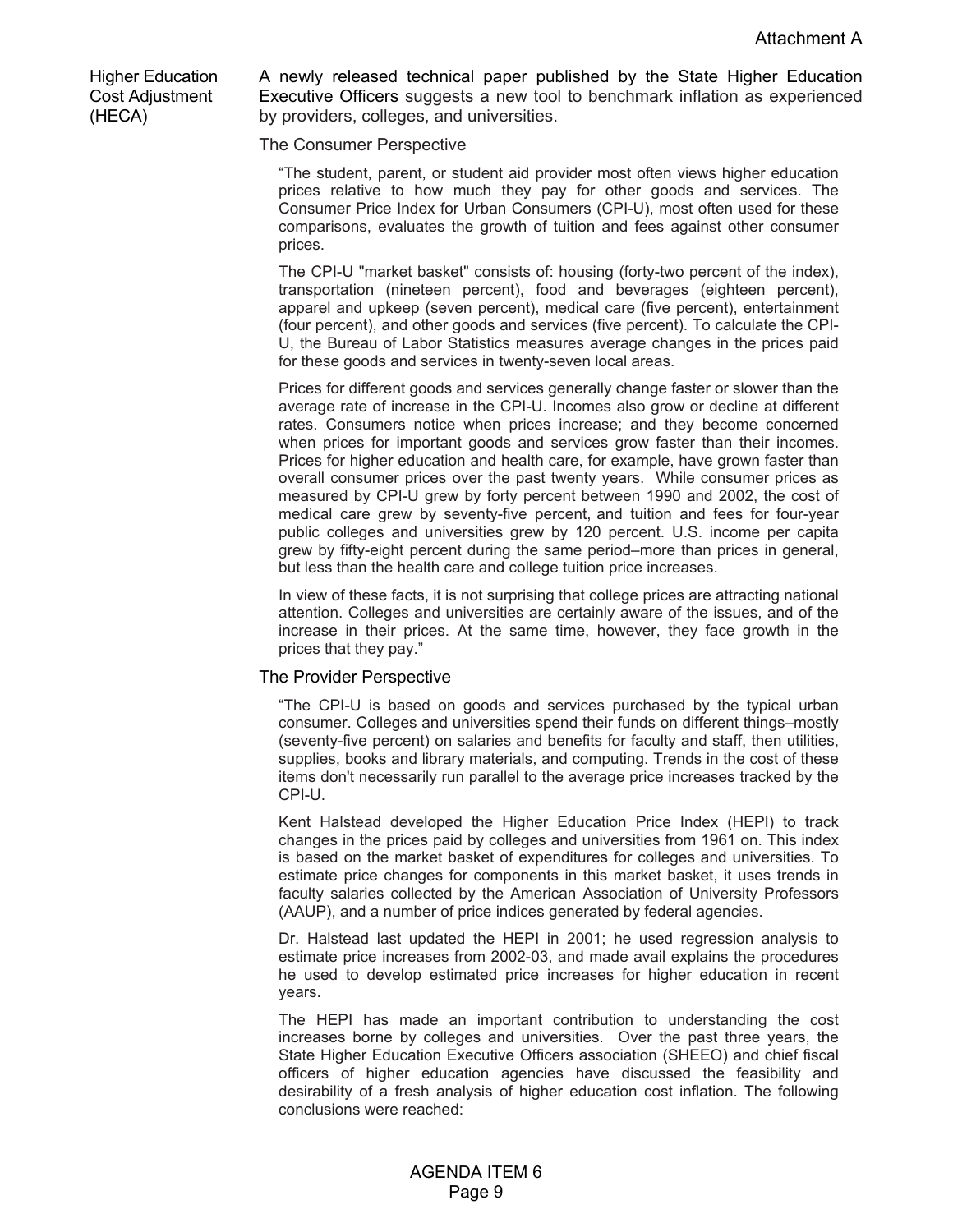- While the HEPI has been useful, it has not been universally accepted because 1) it is a privately developed analysis, and 2) one of its main components, average faculty salaries, has been criticized as self-referential.
- The HEPI has not diverged dramatically from other inflation indices over short time periods. Hence, many policy makers reference indices such as the CPI-U in annual budget deliberations, especially in budgeting for projected price increases.
- It would be costly to update, refine, and maintain the HEPI in such a way that would meet professional standards for price indexing. The most laborintensive work would be in refreshing the data in the higher education market basket.

For these reasons, SHEEO has decided not to maintain a successor to the HEPI. But *over an extended period of time*, differences between market basket of higher education cost increases and CPI market basket cost increases are material. The most fundamental problem is that the largest expenditure for higher education is salaries for educated people. In the past twenty years, such people have attracted increasingly higher compensation in both the private and public sectors, including colleges and universities.

SHEEO proposes the Higher Education Cost Adjustment (HECA) as an alternative to the CPI-U and the HEPI for estimating inflation in the costs paid by colleges and universities. HECA is constructed from two federally developed and maintained price indices–the Employment Cost Index (ECI) and the Gross Domestic Product Implicit Price Deflator (GDP IPD). The ECI includes salaries and benefits for private sector white-collar workers, excluding sales occupations. The GDP IPD reflects general price inflation in the U.S. economy. The HECA has the following advantages:

1. It is constructed from measures of inflation in the broader U.S. economy;

2. It is simple, straightforward to calculate, and transparent; and

3. The underlying indices are developed and routinely updated by the Bureaus of Labor Statistics and Economic Analysis.

Because the best available data suggest that faculty and staff salaries accounted for roughly seventy-five percent of college and university expenditures in 1972, the HECA is based on a market basket with two components– personnel costs (seventy-five percent of the index), and non-personnel costs (twenty-five percent). We have constructed the HECA based on the growth of the ECI for seventy-five percent of costs, and the growth of the GDP IPD for twenty-five percent of costs. While the higher education market basket may have changed since 1972, the information available suggests that this allocation remains roughly accurate."

- Other Indices State and Local Government Receipts and Current Expenditures
	- Government Consumption Expenditures and Gross Investment by Type
	- Gross Domestic Product by Industry.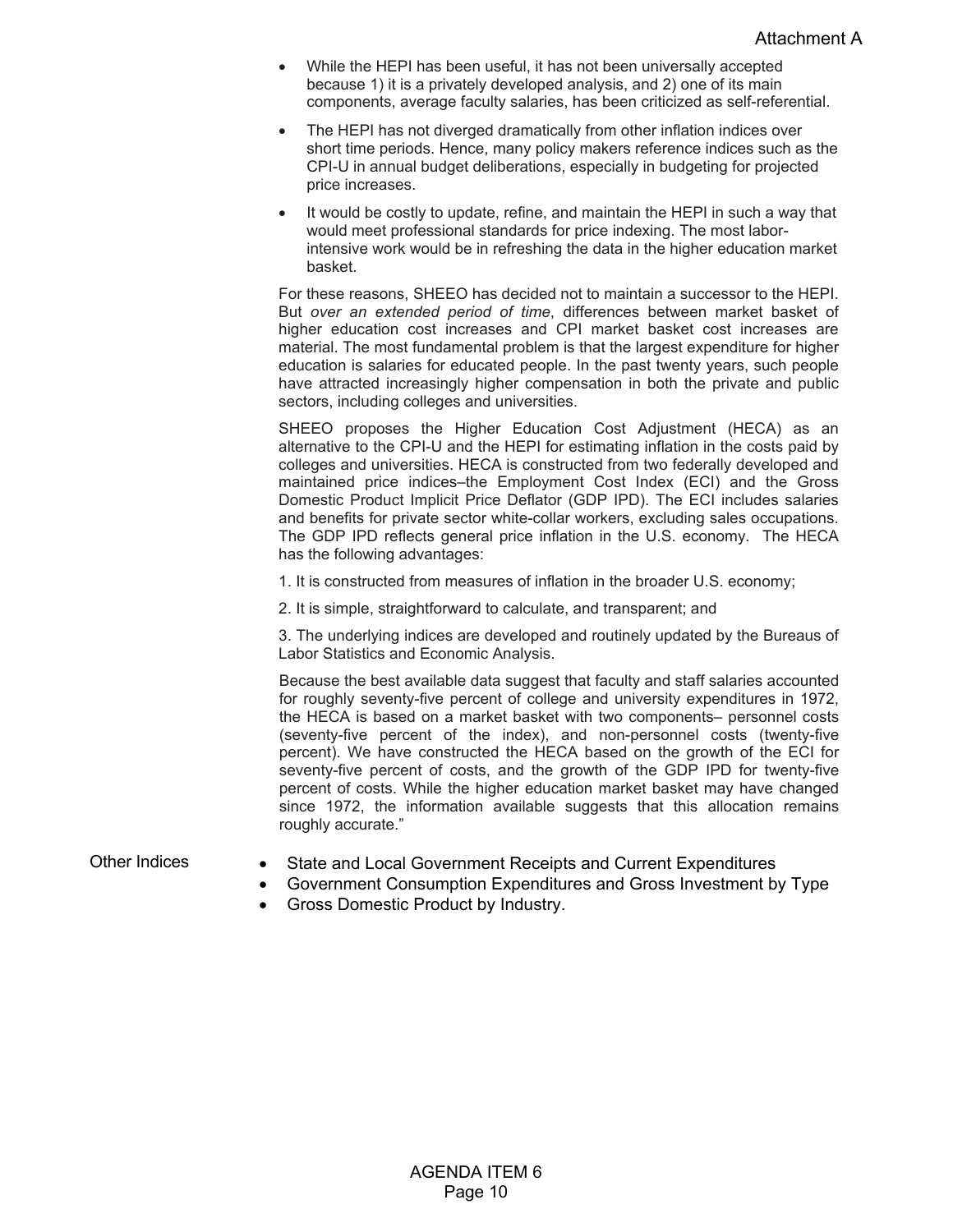# **BASIS FOR CHARGING TUITION**

(Reprinted from the May 2004 Agenda Item)

#### **Background:**

Policy

Current Tuition Iowa Code §262.9(23) requires the Board to have a policy for the establishment of tuition rates that provides some predictability for assessing and anticipating changes.

> The Board's tuition policy (Regent Policy Manual §8.02A) complies with the law, is intended to recognize the aspirations of the Board and its institutions, and provides:

Resident undergraduate tuition at the Regent universities shall be set annually to keep pace with the Higher Education Price Index (HEPI) and to provide support to finance university programs at levels sufficient to implement the Board's aspirations for excellence as outlined in the Board's strategic plan.

 The current tuition policy was adopted by the Board in December 1997 to recognize the aspirations of the Board for strategic improvement of the quality of the universities.

**University** Resources Financing of higher education is complex, considering the unpredictability of state funding for the Regent universities. Securing sufficient resources is critical to the successful implementation of the Board's strategic plan. It is necessary for the Board to assure that the funding base is diverse and consistent with the Board's aspirations of becoming the best public education enterprise in the United States.

> The universities' general education component is primarily funded by a combination of state funds and tuition revenues. The Board and the Regent universities rely heavily on state appropriations. Funding from the state for base operating appropriations, incremental salary needs, and incremental strategic investments are fundamental to sustaining educational services at the universities.

> The Board's tuition setting policy has had its basic premise in stable funding from state appropriations for general educational operations of the universities. Resources are needed to maintain and improve current operations, and student academic and support services. These include sufficient number of faculty, classroom improvements, instructional equipment, library resources, experiential learning opportunities, student access, class size, and technology. Difficulties have arisen in recent years when the basic premise of stable state funding has not been realized.

Student Classification Regent Policy Manual §8.02B outlines the distinctions in charging tuition between resident students and nonresident students.

> The rules for classification of a student as a resident or nonresident for tuition and fee purposes are found in the Iowa Administrative Code §681 - 1.4. Those rules include general residency guidelines, with specific discussion of military personnel, American Indians, refugees, and immigrants.

> The Board requires that nonresident students pay, at a minimum, the full cost of their education at Regent universities. This policy charges nonresident students a higher tuition rate than resident students. State appropriations, which are provided from tax receipts, subsidize only resident student instruction.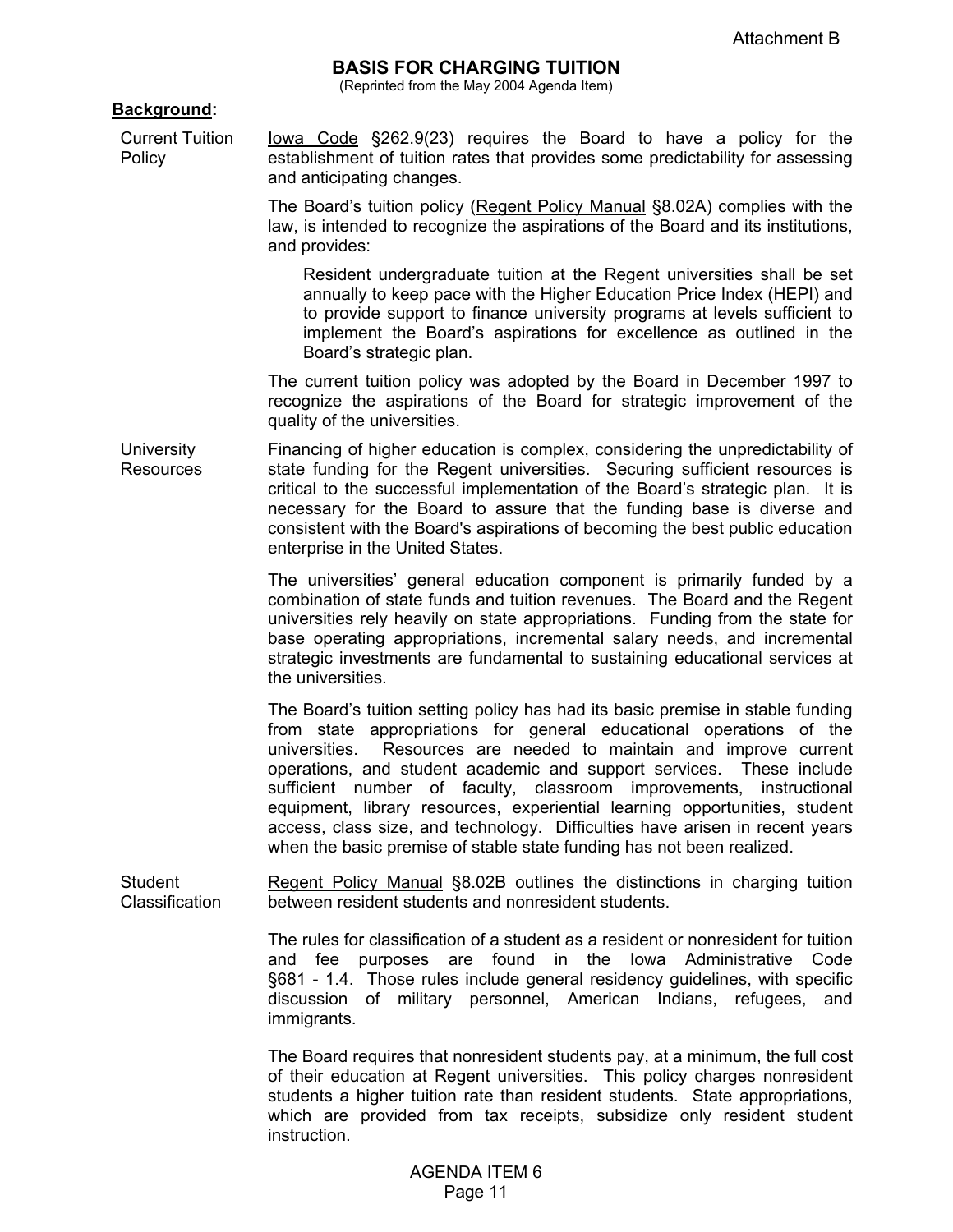Charging Tuition Regent Policy Manual §8.02C outlines the following direction in charging of tuition.

Undergraduate -- Resident Rates:

- A fixed amount for 12 credits per term and over.
- A fixed amount for  $0 2$  credits per term and an additional amount for each credit from 3 – 11 credits per term.

Undergraduate Tuition -- Nonresident Rates:

- A fixed amount for 12 credits per term and over.
- Rates are to be identical to resident rates for 0 through 4 credits per term and then follow the above pattern for undergraduate resident rates for 5 credits per term and over.

 Graduate tuition rates are generally only charged for those students who meet the academic requirements and are admitted to the Graduate Colleges. Graduate students are not allowed to take more than 15 credit hours per term for graduate degrees.

- Overload **Regent Policy Manual §8.02D** restricts the universities from charging additional tuition for any overload credits taken by a full-time student at a Regent university. (i.e. greater than 12 credits)
- Surcharges The Regent Policy Manual does not address the establishment of tuition surcharges. In practice, tuition surcharges have been set by the Board of Regents for various professional and graduate programs. These surcharges represent an amount over the base tuition which is earmarked for specific colleges and purposes.

Base tuition and base tuition increases are not earmarked and remain part of the overall general university fund budgeting process. Students enrolled in the designated programs pay the surcharge and receive the benefits of the additional resources in those programs.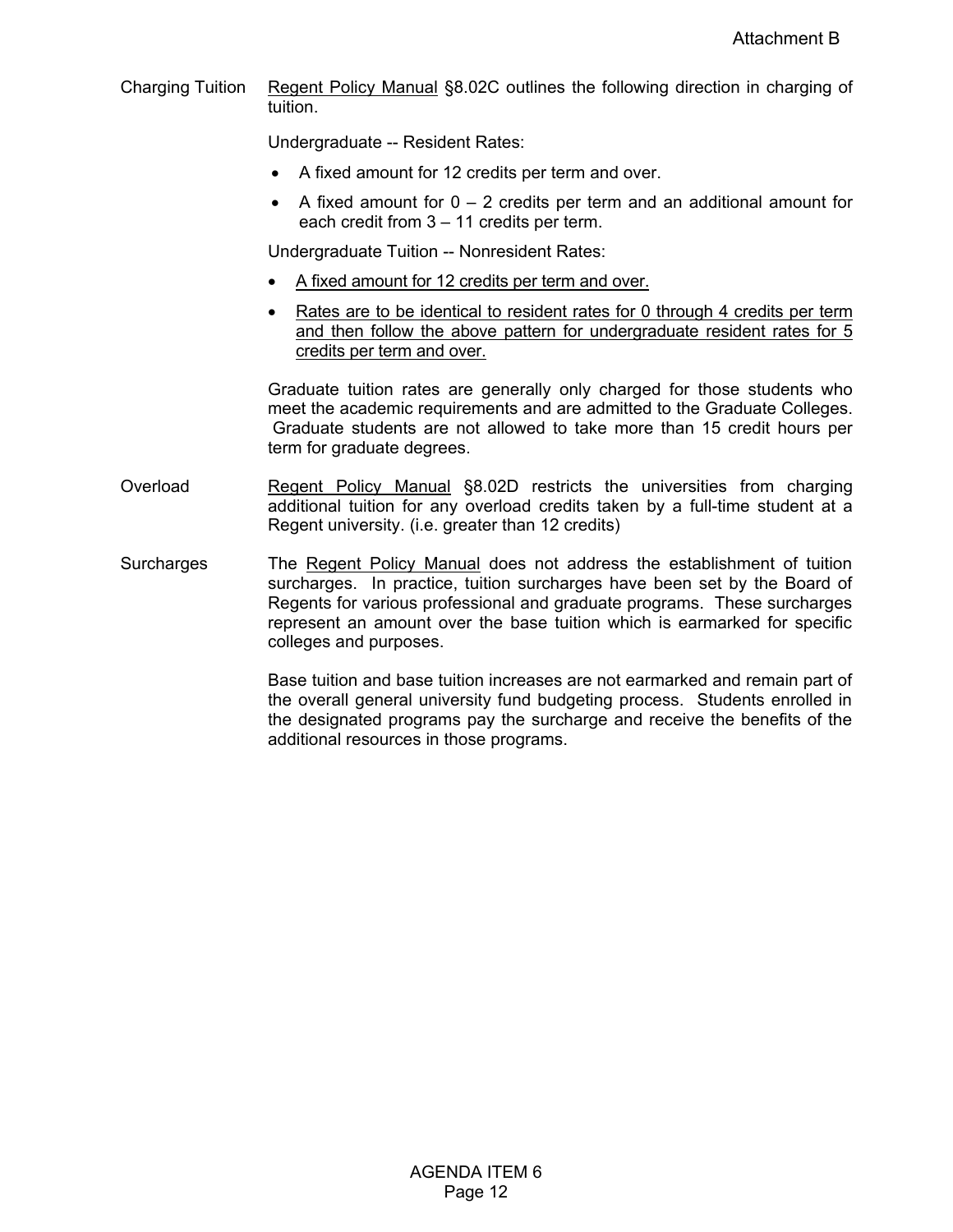Peer Institutions The Board has established peer institutions for each of the Regent universities. The following table shows each of the universities peer groups and the current practices of differential tuition.

|                           |                    | <b>Peer Comparisons</b>       |                                                 |                   |                    |
|---------------------------|--------------------|-------------------------------|-------------------------------------------------|-------------------|--------------------|
|                           |                    |                               | <b>Current Practice of Differential Tuition</b> |                   |                    |
|                           |                    | <b>Resident Undergraduate</b> |                                                 |                   |                    |
|                           |                    |                               |                                                 |                   |                    |
|                           | <b>Upper and</b>   |                               |                                                 |                   |                    |
|                           | Lower              | College /                     | <b>Per Credit</b>                               | <b>Additional</b> |                    |
|                           | <b>Division</b>    | Program                       | Hour                                            | Over 18           | <b>None</b>        |
| $\overline{\text{SUI}}$   |                    |                               |                                                 |                   | x                  |
| Michigan                  | $\pmb{\mathsf{x}}$ | $\pmb{\mathsf{X}}$            |                                                 | x                 |                    |
| Minnesota                 |                    |                               |                                                 |                   | X                  |
| Illinois                  |                    | x                             |                                                 |                   |                    |
| Ohio State                |                    |                               |                                                 |                   | X                  |
| Indiana                   | x                  | x                             | X                                               |                   |                    |
| <b>UCLA</b>               |                    | X                             |                                                 |                   |                    |
| Wisconsin                 |                    |                               |                                                 | X                 |                    |
| <b>Texas</b>              |                    |                               | X                                               |                   |                    |
| North Carolina            |                    |                               |                                                 |                   | X                  |
| Arizona                   |                    |                               |                                                 |                   | X                  |
| $\overline{\mathsf{ISU}}$ |                    |                               |                                                 |                   | X                  |
| Minnesota                 |                    |                               |                                                 |                   | $\pmb{\mathsf{X}}$ |
| <b>Illinois</b>           |                    | x                             |                                                 |                   |                    |
| Michigan State            | X                  | X                             | X                                               |                   |                    |
| Ohio State                |                    |                               |                                                 |                   | X                  |
| California, Davis         |                    |                               |                                                 |                   | X                  |
| Purdue                    |                    | X                             |                                                 |                   |                    |
| Wisconsin                 |                    |                               |                                                 | X                 |                    |
| Texas A & M               |                    |                               | X                                               |                   |                    |
| N Carolina State          |                    |                               |                                                 |                   | X                  |
| Arizona                   |                    |                               |                                                 |                   | $\pmb{\mathsf{X}}$ |
| <b>UNI</b>                |                    |                               |                                                 |                   | X                  |
| Minnesota, Duluth         |                    |                               | X                                               |                   |                    |
| Ohio, Athens              |                    |                               |                                                 |                   | $\pmb{\mathsf{X}}$ |
| Indiana State             |                    |                               |                                                 | X                 |                    |
| <b>Illinois State</b>     |                    |                               | x                                               |                   |                    |
| Central Michigan          |                    |                               | X                                               |                   |                    |
| North Texas               |                    |                               | X                                               |                   |                    |
| Wisconsin, Eau Claire     |                    |                               |                                                 | X                 |                    |
| Northern Arizona          |                    |                               |                                                 |                   | X                  |
| N Carolina, Greensboro    |                    |                               |                                                 |                   | X                  |
| California State, Fresno  |                    |                               |                                                 |                   | X                  |

Sources: Various University websites, SHEEO publications, and Regent institution data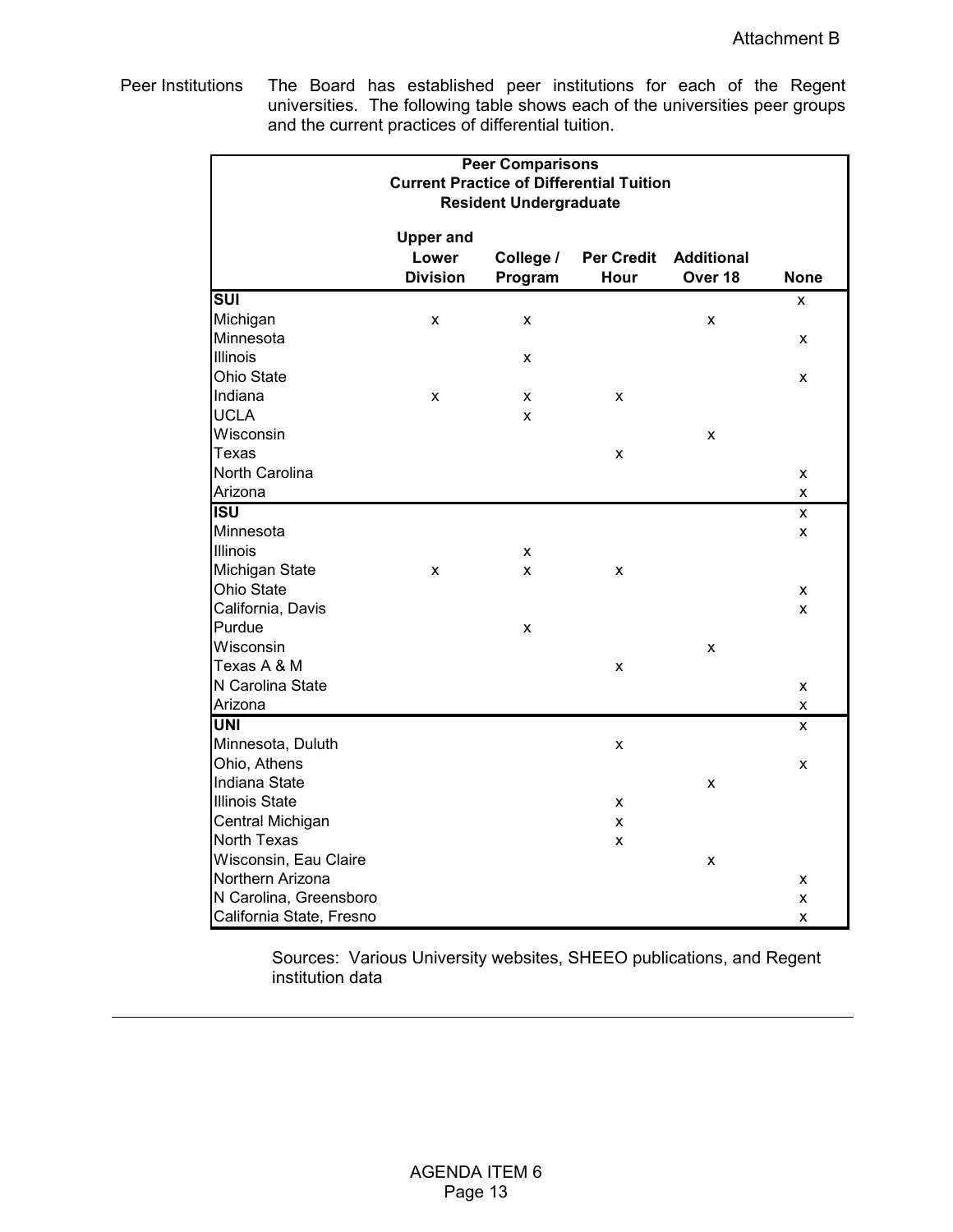Issue **Differential Resident Undergraduate Tuition by University**

Background Historically, the resident undergraduate tuition rates were different at the three Regent universities until the 1981-82 academic year. Since then, resident undergraduate tuition at SUI and ISU have been the same.

> For the 1990-91 academic year, the Board made resident undergraduate tuition the same at all three universities and also implemented the first mandatory fees; the fees were the same amounts at all three universities.

> Since the 1994-95 academic year, mandatory fees have varied among the three universities, but tuition has remained the same.

|         | SUI     | ISU     | UNI     |
|---------|---------|---------|---------|
| 1988-89 | \$1,706 | \$1,706 | \$1.690 |
| 1989-90 | \$1,826 | \$1,826 | \$1,810 |
| 1990-91 | \$1,900 | \$1,900 | \$1,900 |
| 1991-92 | \$2,072 | \$2,072 | \$2,072 |
| 1992-93 | \$2,228 | \$2,228 | \$2,228 |
| 1993-94 | \$2,352 | \$2,352 | \$2,352 |
| 1994-95 | \$2,455 | \$2,471 | \$2,455 |
| 1995-96 | \$2,558 | \$2,574 | \$2.558 |
| 1996-97 | \$2,646 | \$2,666 | \$2,650 |
| 1997-98 | \$2,760 | \$2,766 | \$2,752 |
| 1998-99 | \$2,868 | \$2,874 | \$2,860 |
| 1999-00 | \$2,998 | \$3,004 | \$2.988 |
| 2000-01 | \$3,204 | \$3,132 | \$3,130 |
| 2001-02 | \$3,522 | \$3,442 | \$3,440 |
| 2002-03 | \$4,191 | \$4,110 | \$4,118 |
| 2003-04 | \$4,993 | \$5,028 | \$4.916 |
| 2004-05 | \$5,396 | \$5,426 | \$5,387 |

#### **RESIDENT UNDERGRADUATE TUITION AND MANDATORY FEES**

 Details of resident undergraduate amounts for the 2004-2005 academic year are as follows:

|     | Base    | Mandatory | <b>Total Tuition</b> |
|-----|---------|-----------|----------------------|
|     | Tuition | Fees      | and Fees             |
| SUI | \$4.702 | \$694     | \$5,396              |
| isu | 4.702   | 724       | 5,426                |
| JNI | 702     | 385       | 5,387                |

 National data sources utilize both tuition and mandatory charges when comparing student education costs.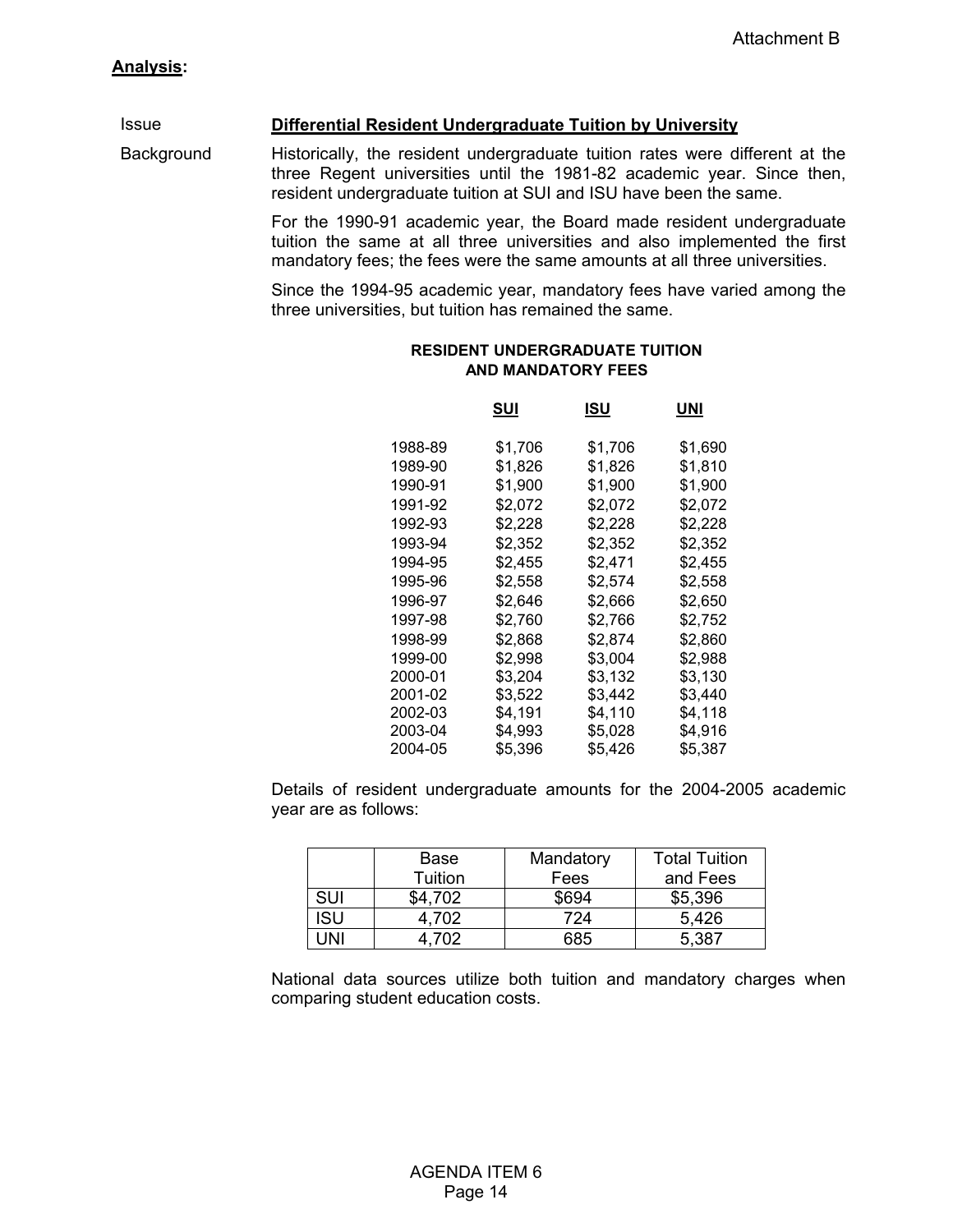Peer Institutions For the 2003-04 academic year, resident and nonresident undergraduate tuition and fees at the University of Iowa and Iowa State University were below the average tuition and fees of their established peer university comparison groups. The University of Northern Iowa undergraduate resident tuition and fees are above the average of its peer group while the undergraduate nonresident tuition and fees are below the average.

| <b>Regent Undergraduate</b><br><b>Tuition and Fees</b> |                       |                    |  |  |
|--------------------------------------------------------|-----------------------|--------------------|--|--|
|                                                        | 2003-04 Academic Year |                    |  |  |
|                                                        | <b>Resident</b>       | <b>Nonresident</b> |  |  |
| University of Iowa                                     | \$4,993               | \$15,285           |  |  |
| SUI Peer Group Average *                               | 5,867                 | 17,477             |  |  |
| \$ from Peer Group Average                             | 874                   | 2,192              |  |  |
| % of Peer Group Average                                | 85.1%                 | 87.5%              |  |  |
| <b>Iowa State University</b>                           | \$5,028               | \$14,370           |  |  |
| ISU Peer Group Average *                               | 5,745                 | 16,762             |  |  |
| \$ from Peer Group Average                             | 717                   | 2,392              |  |  |
| % of Peer Group Average                                | 87.5%                 | 85.7%              |  |  |
| <b>University of Northern Iowa</b>                     | \$4,916               | \$11,874           |  |  |
| UNI Peer Group Average *                               | 4,785                 | 13,004             |  |  |
| \$ from Peer Group Average                             | (131)                 | 1,130              |  |  |
| % of Peer Group Average                                | 102.7%                | 91.3%              |  |  |

\* Averages exclude Regent institutions.

Carnegie **Classification**  According to the Carnegie Foundation for Advancement and Teaching classification, the University of Iowa and Iowa State University are classified as Doctoral / Research Universities – Extensive. The University of Northern Iowa is classified as Master's Colleges and Universities I.

The 2000 Carnegie Classification includes all colleges and universities in the United States that are degree-granting and accredited by an agency recognized by the U.S. Secretary of Education. The 2000 edition classifies institutions based on their degree-granting activities from 1995-96 through 1997-98. Definitions of these classifications are as follows:

**Doctoral/Research Universities—Extensive:** These institutions typically offer a wide range of baccalaureate programs, and they are committed to graduate education through the doctorate. During the period studied, the universities in this classification awarded 50 or more doctoral degrees per year across at least 15 disciplines.

**Master's Colleges and Universities I:** These institutions typically offer a wide range of baccalaureate programs, and they are committed to graduate education through the master's degree. During the period studied, the universities in this classification awarded 40 or more master's degrees per year across three or more disciplines.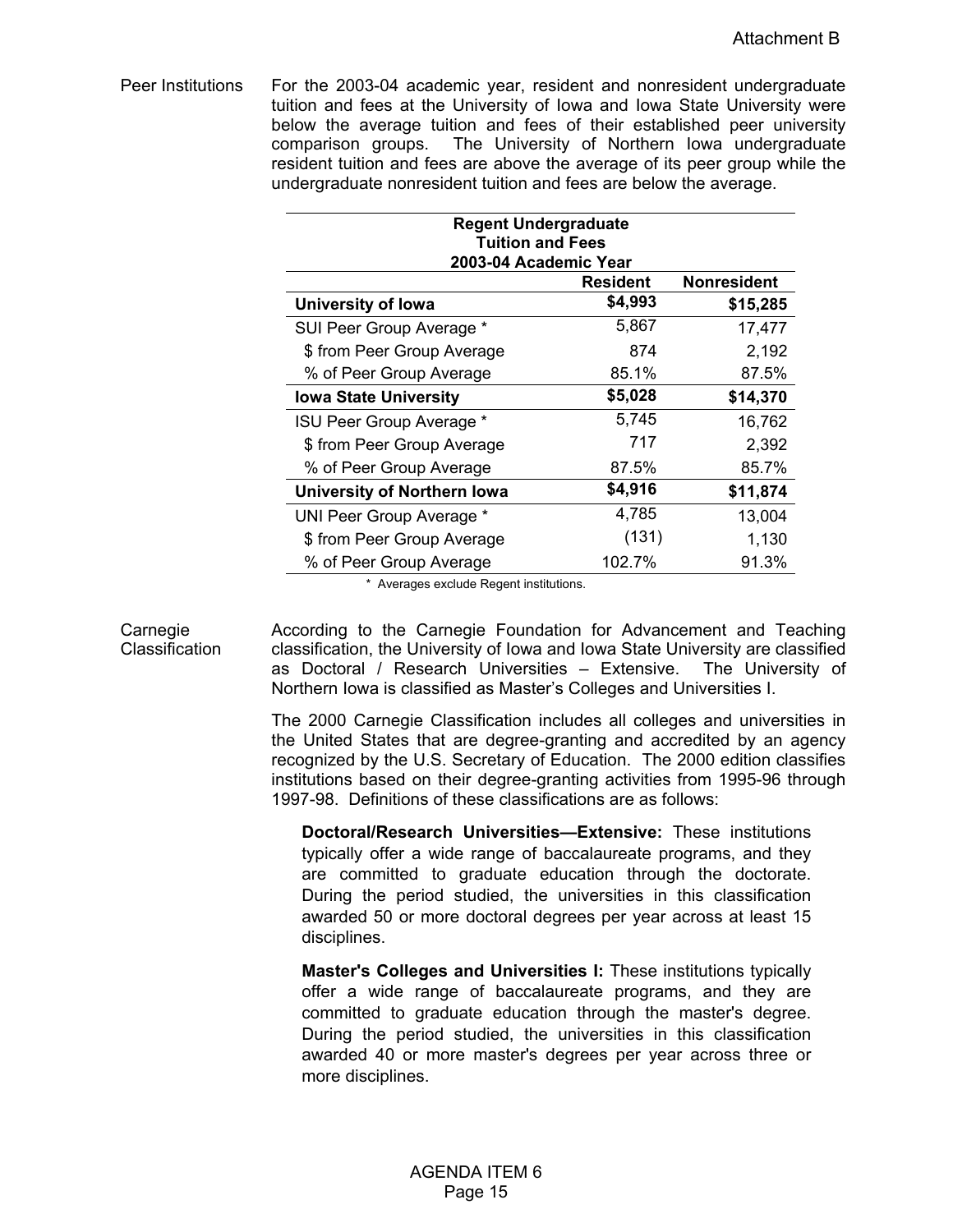Average Salaries Average faculty salaries vary among the institutions. This is partly due to the different cost structures associated with the different Carnegie Classifications. The following table shows the average salary by academic rank the state of the state of the state of the state of the state of the state of the state of the state of the 2003-04 academic year for each of the Regent universities and their peers according to the Chronicle of Higher Education April 23, 2004, article "Faculty Salaries at More Than 1,400 Institutions".

|                          |                  | <b>Peer Comparisons</b> |                  |              |
|--------------------------|------------------|-------------------------|------------------|--------------|
|                          |                  | <b>Average Salaries</b> |                  |              |
|                          |                  |                         |                  |              |
|                          |                  | <b>Associate</b>        | <b>Assistant</b> |              |
|                          | <b>Professor</b> | <b>Professor</b>        | <b>Professor</b> | Instructor   |
| $\overline{\text{SUI}}$  | \$<br>100,800    | \$<br>67,500            | \$<br>59,800     |              |
| Peer Group Average**     | 105,000          | 71,460                  | 62,270           | 52,943       |
| Michigan                 | 117,800          | 80,900                  | 66,700           | 58,400       |
| Minnesota                | 102,000          | 69,900                  | 60,600           | 45,400       |
| Illinois                 | 107,000          | 72,000                  | 64,500           | 46,200       |
| <b>Ohio State</b>        | 103,500          | 69,100                  | 62,300           | 60,800       |
| Indiana                  | 99,100           | 68,500                  | 59,600           |              |
| <b>UCLA</b>              | 122,400          | 77,000                  | 63,700           |              |
| Wisconsin                | 96,200           | 73,300                  | 63,600           | 50,100       |
| Texas                    | 103,200          | 64,900                  | 62,300           | 44,400       |
| North Carolina           | 106,300          | 74,100                  | 61,800           | 65,300       |
| Arizona                  | 92,500           | 64,900                  | 57,600           | $\star$      |
| <b>ISU</b>               | \$<br>92,200     | \$<br>69,200            | \$<br>57,800     | \$<br>37,400 |
| Peer Group Average**     | 98,780           | 69,540                  | 60,650           | 47,057       |
| Minnesota                | 102,000          | 69,900                  | 60,600           | 45,400       |
| Illinois                 | 107,000          | 72,000                  | 64,500           | 46,200       |
| Michigan State           | 98,300           | 72,400                  | 58,900           | 32,800       |
| <b>Ohio State</b>        | 103,500          | 69,100                  | 62,300           | 60,800       |
| California, Davis        | 105,000          | 69,800                  | 60,000           | *            |
| Purdue                   | 97,200           | 68,800                  | 60,500           | 39,400       |
| Wisconsin                | 96,200           | 73,300                  | 63,600           | 50,100       |
| Texas A & M              | 95,200           | 67,900                  | 58,900           |              |
| N Carolina State         | 90,900           | 67,300                  | 59,600           | 54,700       |
| Arizona                  | 92,500           | 64,900                  | 57,600           |              |
| <b>UNI</b>               | \$<br>78,400     | \$<br>60,800            | 51,500<br>\$     | \$<br>44,100 |
| Peer Group Average**     | 75,644           | 59,178                  | 49,511           | 37,880       |
| Minnesota, Duluth        | 79,900           | 65,500                  | 50,400           | 39,800       |
| Ohio, Athens             |                  |                         |                  |              |
| Indiana State            | 70,700           | 56,500                  | 49,000           | 31,000       |
| <b>Illinois State</b>    | 73,700           | 57,900                  | 50,600           |              |
| Central Michigan         | 78,800           | 61,200                  | 51,800           | 36,700       |
| North Texas              | 76,800           | 58,200                  | 49,900           |              |
| Wisconsin, Eau Claire    | 66,300           | 54,400                  | 47,300           |              |
| Northern Arizona         | 69,500           | 53,200                  | 44,300           | 33,300       |
| N Carolina, Greensboro   | 81,400           | 59,800                  | 51,600           | 48,600       |
| California State, Fresno | 83,700           | 65,900                  | 50,700           | $\star$      |

\* Data not reported.

\*\* Average does not include the Regent universities.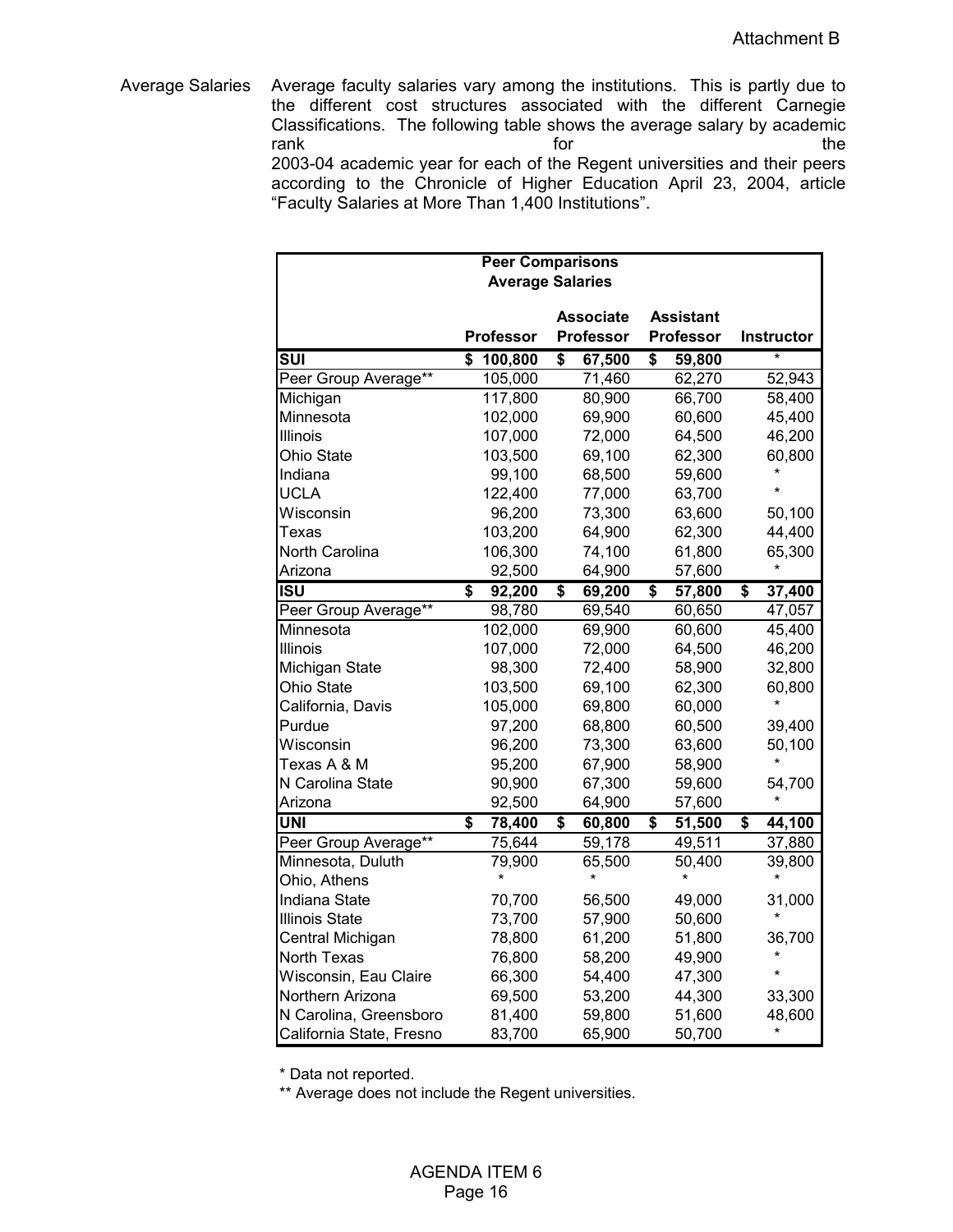In recent years, faculty salaries at the University of Iowa and Iowa State University have lost significant ground compared to those at peer universities, while the University of Northern Iowa has exceeded its goal as evidenced in the following tables. Data were provided by the institutions in previous memorandums to the Board.





# Iowa State **University**



# University of Northern Iowa



AGENDA ITEM 6 Page 17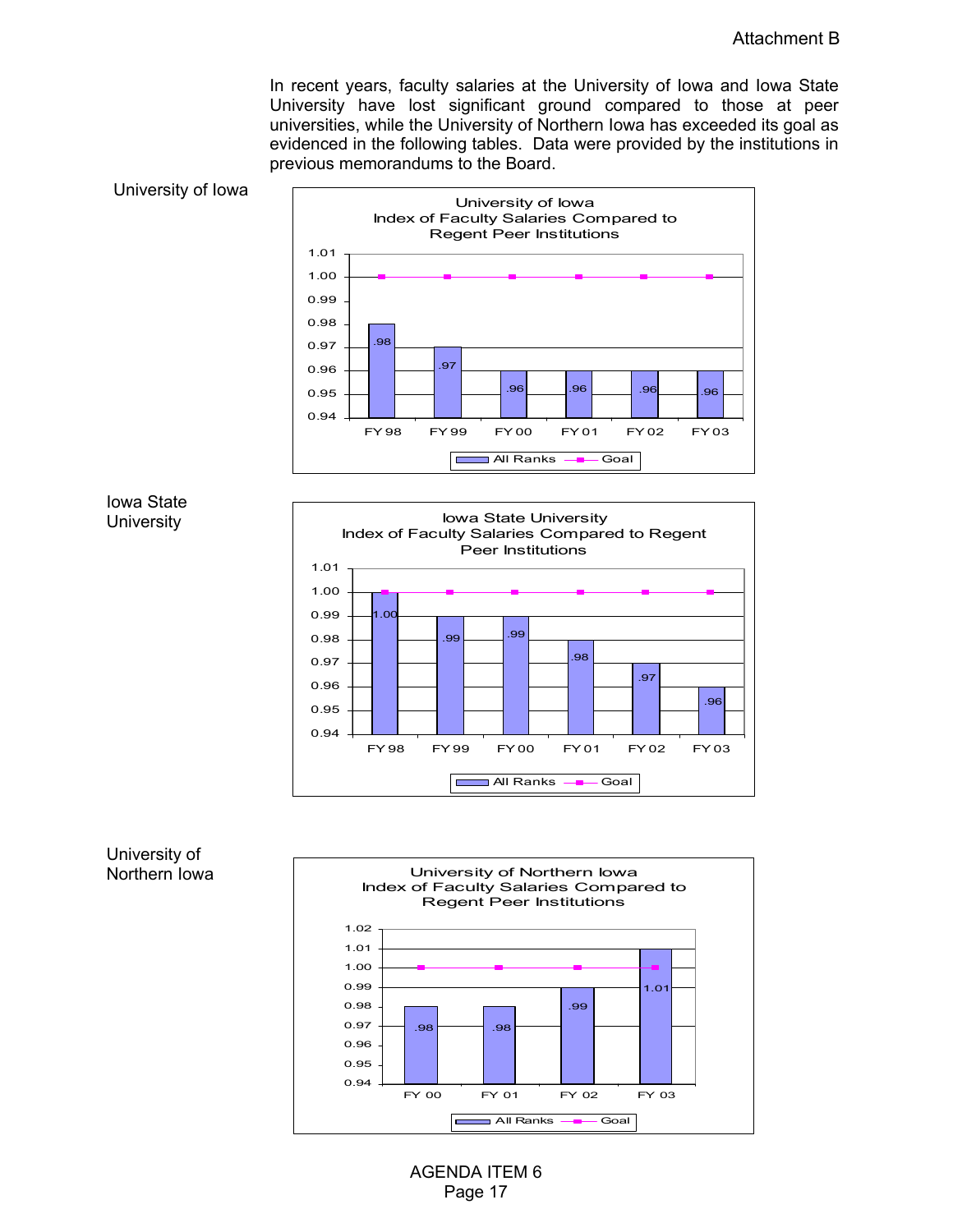| Evaluation                       | The University of Iowa and Iowa State University have the following<br>similarities:                                                                                                                                                                                                                                                                      |  |  |  |
|----------------------------------|-----------------------------------------------------------------------------------------------------------------------------------------------------------------------------------------------------------------------------------------------------------------------------------------------------------------------------------------------------------|--|--|--|
|                                  | Both are in the doctoral/research universities category                                                                                                                                                                                                                                                                                                   |  |  |  |
|                                  | Both have undergraduate resident tuition and fees below the averages<br>٠<br>of their established peer university comparison groups                                                                                                                                                                                                                       |  |  |  |
|                                  | Both have average salaries below the averages of their peer institutions<br>$\bullet$                                                                                                                                                                                                                                                                     |  |  |  |
|                                  | The University of Northern Iowa:                                                                                                                                                                                                                                                                                                                          |  |  |  |
|                                  | Is a masters college and university<br>$\bullet$                                                                                                                                                                                                                                                                                                          |  |  |  |
|                                  | Has undergraduate resident tuition and fees above the average of its<br>$\bullet$<br>established peer university comparison group                                                                                                                                                                                                                         |  |  |  |
|                                  | Has average salaries above the average of its peer institutions<br>$\bullet$                                                                                                                                                                                                                                                                              |  |  |  |
|                                  | Has composite unit cost of instruction of \$8,310 for FY 2003 which is<br>$\bullet$<br>lower than the composite unit cost at SUI and ISU.                                                                                                                                                                                                                 |  |  |  |
| <b>Rating Agency</b><br>Comments | Rating analysts have indicated that they believe tuition rates are negatively<br>impacting enrollment at the University of Northern Iowa. When Standard<br>and Poor's recently downgraded the dormitory bonds at UNI, it stated the<br>following:                                                                                                         |  |  |  |
|                                  | (the University has) "significantly less enrollment resiliency to large<br>tuition increases than lowa's two larger state universities".                                                                                                                                                                                                                  |  |  |  |
|                                  | "The negative outlook reflects the expectation of continued stressed<br>financial and programmatic operations due to weakened levels of state<br>financial support, limited capacity to absorb tuition increases, and state-<br>Demographic and competitive pressures<br>mandated salary costs.<br>compound enrollment declines and tuition sensitivity". |  |  |  |
| Conclusion                       | A uniform base tuition for the three Regent universities may no longer be<br>responsive to the situations of the individual universities. A common tuition<br>rate has the potential to help one institution to reach or exceed the mid-<br>point of its peer institutions while the others remain near the bottom.                                       |  |  |  |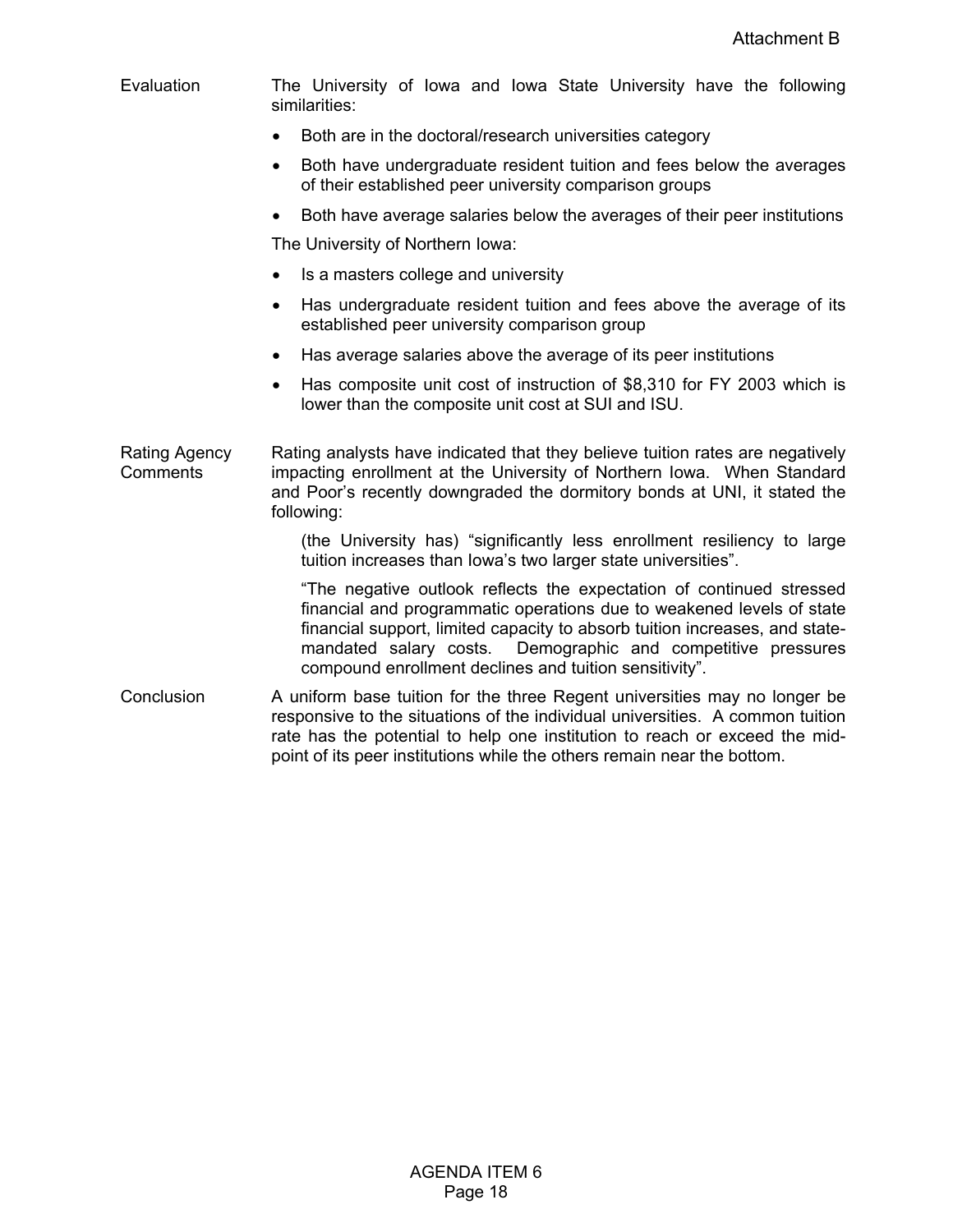# Issue **Differential Undergraduate Tuition by Upper and Lower Division**

Background The cost to educate upper division students (juniors and seniors) is typically more expensive than those associated with lower division students (freshman and sophomores), as evidenced in the Unit Cost Study (AGENDA ITEM12). Upper division students are generally enrolled in advanced courses that are taught almost exclusively by tenure track faculty and involve laboratories and studios or use of expensive scholarly resources in the libraries and technology labs.

> Some universities have a higher rate of tuition for upper division students than lower division students. Within the Regent peer universities, the University of Michigan, Indiana University, and Michigan State University have policies in place that have differential tuition rates depending on the undergraduate level status. These universities use a set number of credit hours to determine upper versus lower division status.

> In response to public concerns about tuition pricing, some have advocated charging a fixed price through an individual student career. Such proposals would actually result in lower charges to students during the time the cost of their education is higher.

Evaluation Advantages for differential tuition by student classification:

- Price could be aligned more closely with the cost of programs.
- Revenues could be increased by retaining students through the upper division years.
- Lower tuition rates for entering students provide a price advantage for those students which could impact their decision on where to attend post-secondary education, thereby enhancing entering student enrollment.

Disadvantages for differential tuition by student classification:

- While classroom instruction costs are less for lower-division students, there are increased costs resulting from a higher need for academic advising, counseling, and retention programs.
- Students may reduce course loads to avoid the higher tuition cost and increase time to graduation which would lower the four- and six-year graduation rates. (The University of Minnesota moved away from differential tuition by student classification approach for this reason.)
- Implementation would be complicated with credits earned in high school, transferred, tested-out, or earned in pursuit of an earlier abandoned major that do not apply to current majors.
- Students taking more credits than actually needed to graduate, such as honors and music students, would have to pay higher tuition rates for those excess hours, which may reduce their desire to take the additional educational coursework.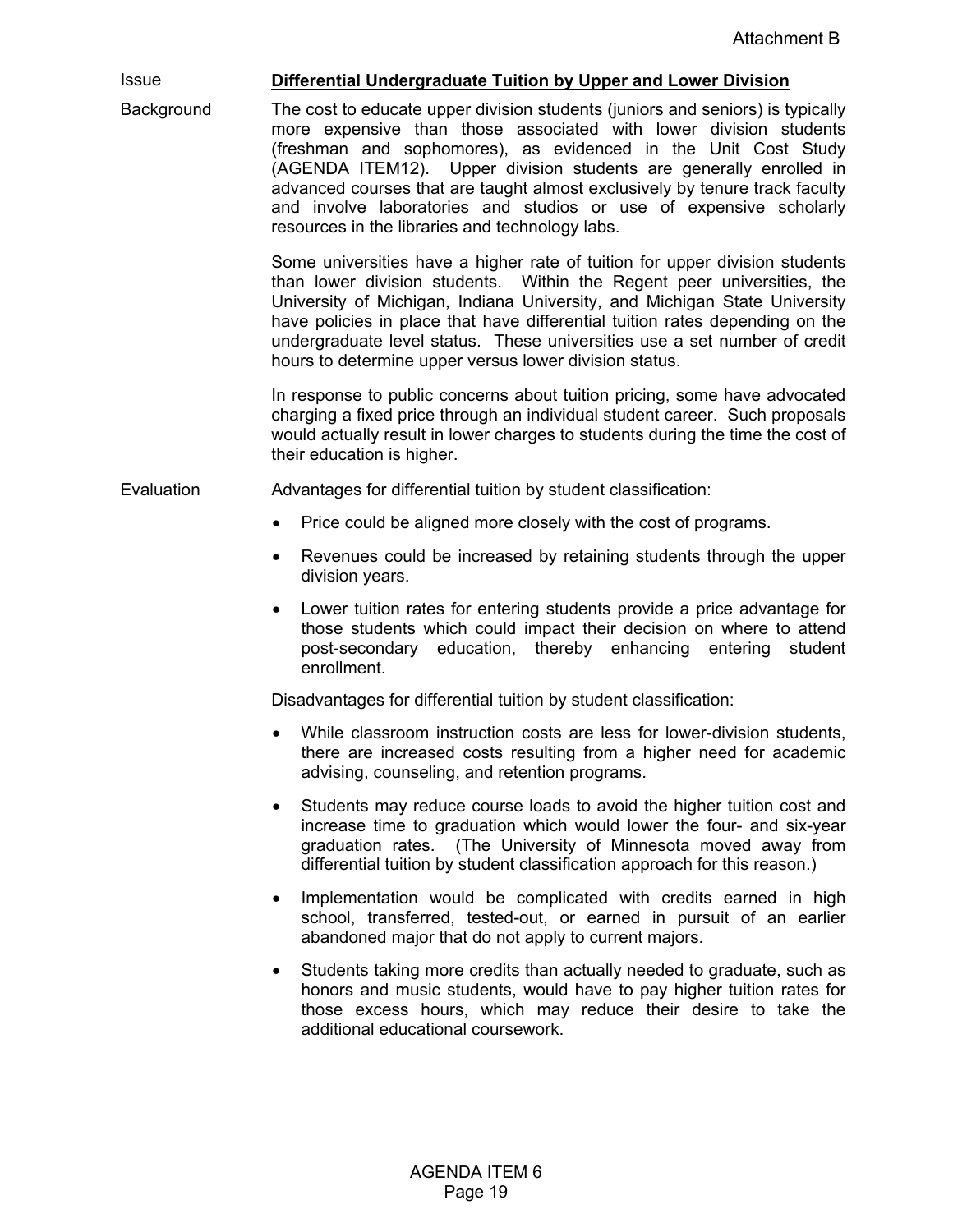# Issue **Differential Undergraduate Tuition by Program / College**

Background Currently, the Regent universities do not have differential undergraduate tuition by program; however, the University of Iowa and Iowa State University have mandatory computer fees that vary by program.

> Some universities charge differential tuition based on the type of course, program, or college. This is done for high demand programs that have higher costs due to the need for specialized equipment or labs, individualized instruction, or market-based differences in faculty salaries. The additional revenue is allocated to the particular program or college to help offset the increased costs.

> Within the Regent institutions peer universities, the University of Michigan, Michigan State University, Indiana University, Purdue University, University of Illinois, and the University of California, Los Angeles have policies in place that use this method.

> Public higher education is a fundamental public good. Charging an undergraduate student a higher tuition based on a higher cost or higher demand program follows a privatization model. Differential tuition for undergraduate students by program or college could preclude a student from seeking a certain degree based on ability to pay. The same undergraduate base tuition provides students with an opportunity to pursue an educational direction without the added burden of differential program costs.

Evaluation **Advantages for differential tuition by program or college:** 

- Price is aligned more closely with the cost of programs.
- Potential to provide increased revenues to programs / colleges with higher costs.
- Programs that have higher rates generally are programs that lead to greater potential for the graduates so the students cost is offset by the benefit.

Disadvantages for differential tuition by program or college:

- Violates a philosophical core value of Regent higher education accessibility.
- Bias career choice and complicate changes of major
- Limit access to those with financial need
- Enrollment declines in the higher priced programs
- Influx of students in some colleges due to lower price, such as Liberal Arts, yet there are some very expensive majors in this college.
- Complicates billing of tuition and communicating charges to students.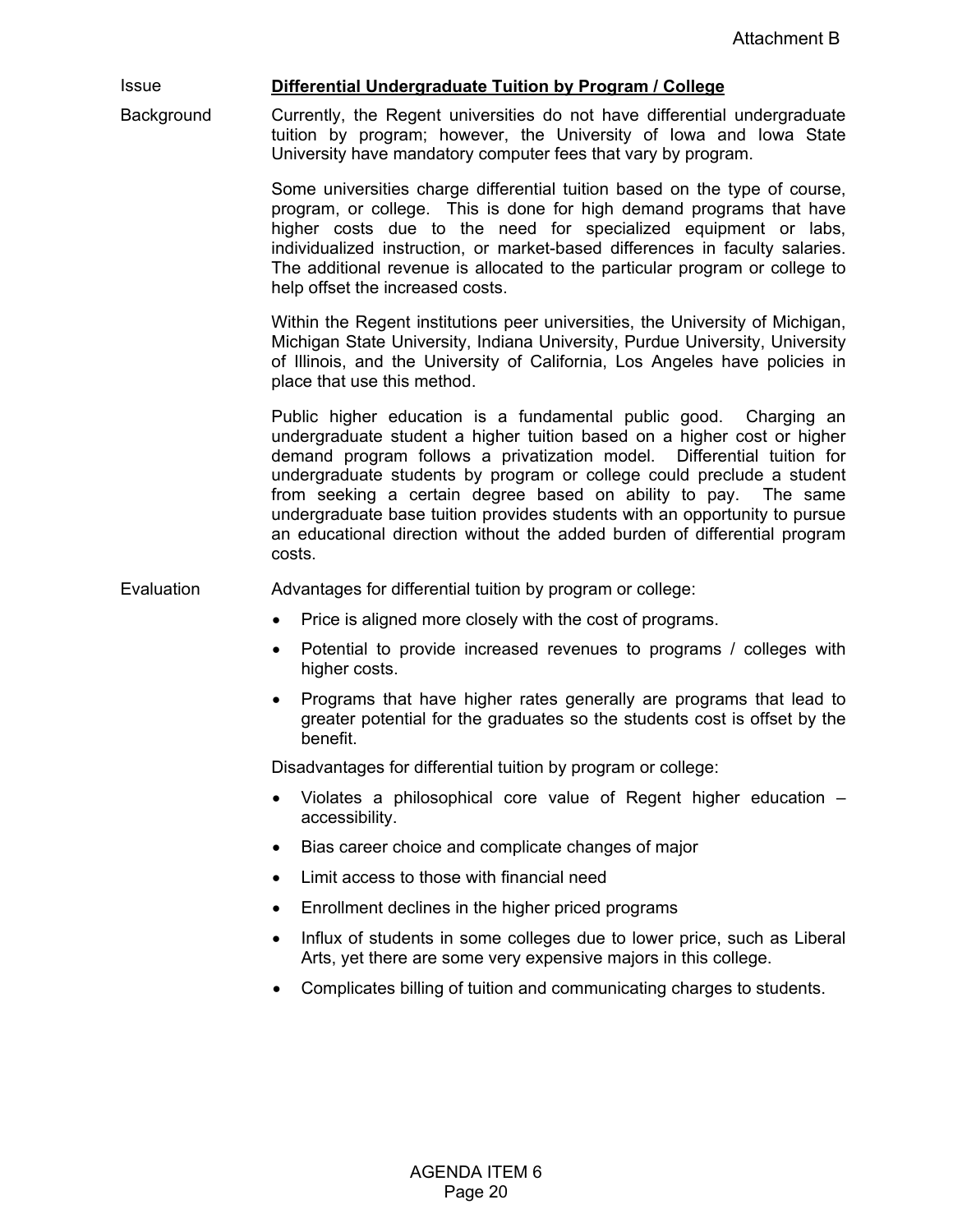#### Issue **Undergraduate Tuition per Credit Hour for All Hours Or Over 18 Hours Per Semester**

Background Currently, the Board's policy on tuition includes a fixed amount for 12 credits per term and over, a fixed amount for 0-2 credits per term and an additional amount for each credit from 3-11 credits per term.

> Graduation requirements include a fixed number of credit hours. To graduate in four years, students must take an average of 15.5 credit hours per semester.

> Some institutions charge a tuition rate for every credit hour taken. Within the Regent peer universities, Indiana University, the University of Texas, Texas

> A & M University, Michigan State University, University of Minnesota, Duluth, Illinois State University, Central Michigan University, and North Texas University charge tuition by the credit hour. (see page 6)

> Some institutions charge additional tuition per credit hour over 18 credit hours. Within the Regent institutions peer universities, the University of Michigan, University of Wisconsin, Indiana State University, and the University of Wisconsin, Eau Claire all have policies in place that charge additional tuition on a per credit hour basis for those credit hours over 18.

> Students who take a greater number of credit hours tend to be those that are high ability students, honors students, and / or non-resident students.

> The Pennsylvania State System of Higher Education conducted an informal survey in fall 2003 because they were considering changing from a flat rate for 12-18 credits to charging completely on a per-credit basis.

- There were several universities that actually changed from a per-credit basis to a full-time tuition band of 12-18 credits citing reasons such as:
	- 1. Provide incentives for students to take more courses;
	- 2. Reduce administrative expenditures due to drops and changes, and
	- 3. Assist families in budgeting tuition costs more accurately.
- Some universities moved to a per-credit hour charge to generate more revenue and then returned to a flat full-time rate after a couple of years because the change did not generate the expected revenue. In some cases, dramatic enrollment declines were experienced.
- Other universities changed to a per-credit hour and did see significant increases in tuition revenues, especially for commuter campuses as opposed to residential campuses such as the Regent universities.

**Evaluation** Per Credit Hour Advantages for charging tuition for every credit hour taken:

- Impartial pricing structure because students pay for all courses taken.
- Possible increase of revenues to the universities.

Disadvantages of charging tuition for every credit hour taken:

- Decreases in enrollment may occur.
- The four-year graduation rates could be negatively impacted since students may take fewer hours for financial reasons.